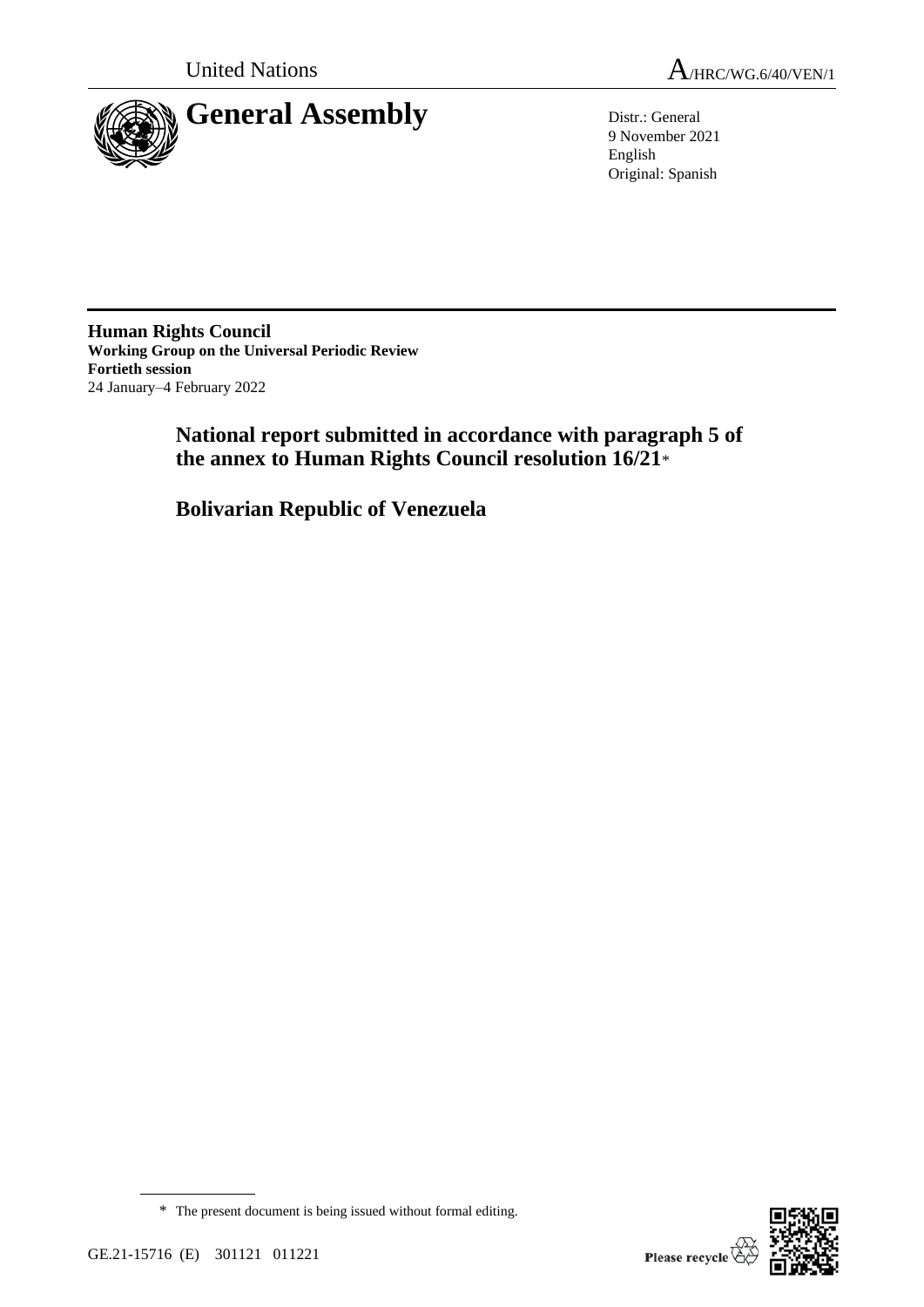# **I. Methodology and consultation**

The present document is the third national report submitted under the universal periodic review process by the Bolivarian Republic of Venezuela in accordance with paragraph 15 (a) of the annex to Human Rights Council resolution 5/1 and Human Rights Council decision 17/119.

2. The Bolivarian Republic of Venezuela accepted 193 recommendations during its second universal periodic review in 2016 and made 24 voluntary commitments, which attest to the State's unwavering commitment to the promotion and protection of human rights.

3. The National Human Rights Council led the inter-agency, participatory and inclusive mechanism established to follow up on the implementation of the recommendations<sup>1</sup> and organize the consultation process necessary for the preparation of the national report.

4. The five branches of government (the executive, legislative, judicial, citizens' and electoral branches) took part in the consultations, each providing updated information on compliance with the recommendations. Civil society organizations and movements active in the country were also consulted, and their concerns were reflected where appropriate. The report was also informed by the outcomes of consultations conducted in 2020 and 2021 prior to the submission of the country's periodic reports to the treaty bodies that monitor progress in respect of persons with disabilities, migrant workers, women, children, racial discrimination, and civil and political rights.

5. In July 2021, a round-table discussion about the universal periodic review process and the preparation of the national report to which State institutions contributed was organized with assistance from the Office of the United Nations High Commissioner for Human Rights (OHCHR).

# **II. Country context**

6. The Bolivarian Republic of Venezuela continues its democratic and peaceful efforts to build Bolivarian socialism within the framework of the democratic and social state of law and justice envisaged in its Constitution.

7. In the period covered by this report (2016–2021), the Bolivarian Republic of Venezuela was the object of multifaceted aggression by the Government of the United States of America that had a negative impact on the enjoyment of human rights by the Venezuelan people. The methods used to attack Venezuela included a series of unilateral coercive measures, the impact of which has been documented by the Human Rights Council, $2$  the United Nations High Commissioner for Human Rights and various special procedure mandate holders of the Human Rights Council.<sup>3</sup> After visiting the country in 2021, the Special Rapporteur on the negative impact of unilateral coercive measures on the enjoyment of human rights stated that the unilateral coercive measures had had a "devastating effect" on the human rights of the Venezuelan people.<sup>4</sup>

8. The unilateral coercive measures adopted by the Government of the United States of America against the Bolivarian Republic of Venezuela include: Executive Order 13692, declaring that the situation in Venezuela continues to pose an unusual and extraordinary threat to the national security of the United States; Executive Order 13808, prohibiting the provision of financing for and other dealings in the debt of Petroleos de Venezuela and the Bolivarian Republic of Venezuela; Executive Order 13827, prohibiting trading in the Venezuelan "Petro" cryptocurrency; Executive Order 13835, prohibiting transactions related to, the provision of financing for and the purchase or payment of debt owed by the Bolivarian Republic of Venezuela; Executive Order 13850, prohibiting activity in the gold sector or any other sector of the Venezuelan economy; and Executive Order 13884, imposing secondary sanctions on any persons who provide goods or services to the Bolivarian Republic of Venezuela. The United States Office of Assets Control has adopted 352 restrictive or punitive measures related to the Bolivarian Republic of Venezuela.

9. The unilateral coercive measures and other restrictive or punitive measures have reduced the State's ability to secure the financial resources, goods and services required to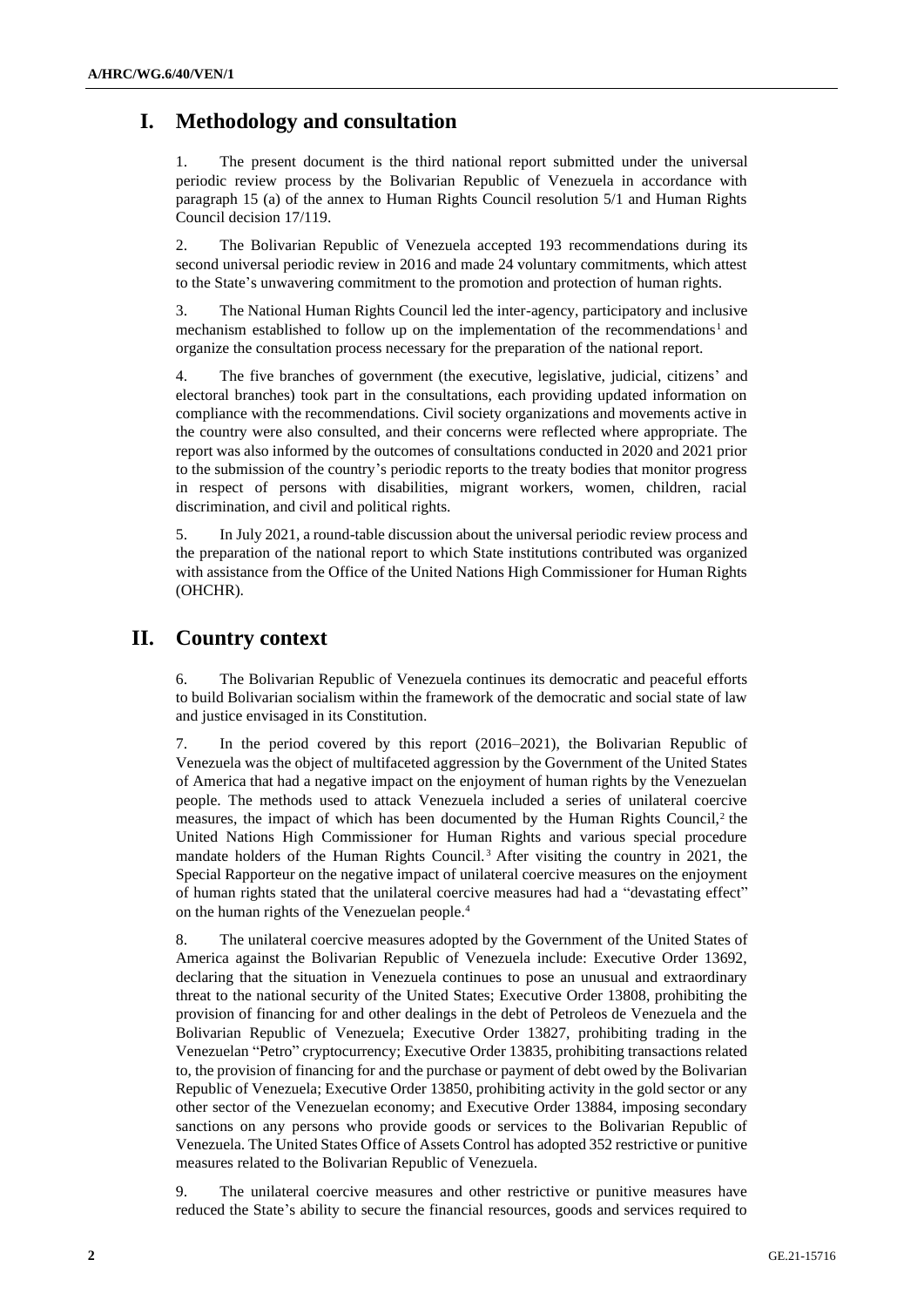cover and fully satisfy its people's principal needs and ensure the effective operation of the institutions responsible for safeguarding human rights. As a result of the unilateral coercive measures, national income has slumped by 99 per cent. In addition, as at May 2019, the international financial system was unlawfully withholding \$5,470,030,645.29 belonging to the Bolivarian Republic of Venezuela and the country had been stripped of assets held overseas worth more than \$30 billion. In 2020, the Bolivarian Republic of Venezuela submitted a referral to the Office of the Prosecutor of the International Criminal Court regarding crimes against humanity resulting from the application of the unilateral coercive measures.

10. In addition, with support from foreign governments, national political actors in Venezuela have engaged in acts that undermine the country's democratic institutions, notably refusing to recognize the State's constitutional representatives. In 2013, 2014, 2017 and 2019, they instigated violent street protests in various states of the country that resulted in loss of life, injury and serious damage to public and private property.

11. In the period 2016–2020, the de facto situation in the National Assembly and its contempt for the decisions of the Supreme Court prevented progress in the implementation of several of the recommendations that were accepted.<sup>5</sup> However, a new legislature was installed in January 2021, following parliamentary elections, and several laws governing key areas of human rights have since been passed.<sup>6</sup>

12. In September 2019, the Bolivarian Republic of Venezuela and OHCHR signed a letter of understanding providing for the establishment of an official OHCHR presence in the country to develop a cooperation and technical assistance agenda. The letter of understanding was renewed and extended in 2020 and 2021.

13. The first case of coronavirus disease (COVID-19) in the Bolivarian Republic of Venezuela was reported in March 2020. The Bolivarian Republic of Venezuela immediately took the preventive measures necessary to address and contain the pandemic and mitigate its impact on the people, with advice and technical assistance from the World Health Organization (WHO) and international cooperation partners. Venezuela has one of the lowest rates of COVID-19-related deaths in the region, despite the adverse effects of the unilateral coercive measures on its health system.

# **III. Implementation of recommendations**

## **A. Cross-cutting issues**

#### **1. Equality and non-discrimination**<sup>7</sup>

14. The realization of the right to equality and non-discrimination recognized in article 21 of the Constitution requires the State to adopt positive measures and actions to assist discriminated and vulnerable groups. The Bolivarian Republic of Venezuela guarantees equality and non-discrimination by means of a broad legislative framework<sup>8</sup> and has created institutions to design and implement public policies to ensure respect for this right.

15. The Basic Standards of Conduct for Public Officials in the Field of Human Rights were issued in 2017.<sup>9</sup> These standards set out the main duties in the area of human rights and the guidelines for action that are to be observed by all public officials with a view to strengthening respect, safeguards and protection for human rights in the country.

16. In accordance with these standards, public officials must refrain from engaging in any type of discriminatory act or conduct based on ethnic origin, religion, social status, gender, sexual orientation, gender identity, gender expression, language, political opinion, nationality or origin, age, economic status, disability, health status or any other personal, legal or social circumstance, which has the aim or effect of denying or impairing the recognition, enjoyment or exercise of human rights.

17. The Constitutional Act against Hatred, for Peaceful Coexistence and Tolerance entered into force in  $2017$ .<sup>10</sup> This law categorically prohibits propaganda and messages promoting war and any defence of hatred based on nationality, race, ethnicity, religion,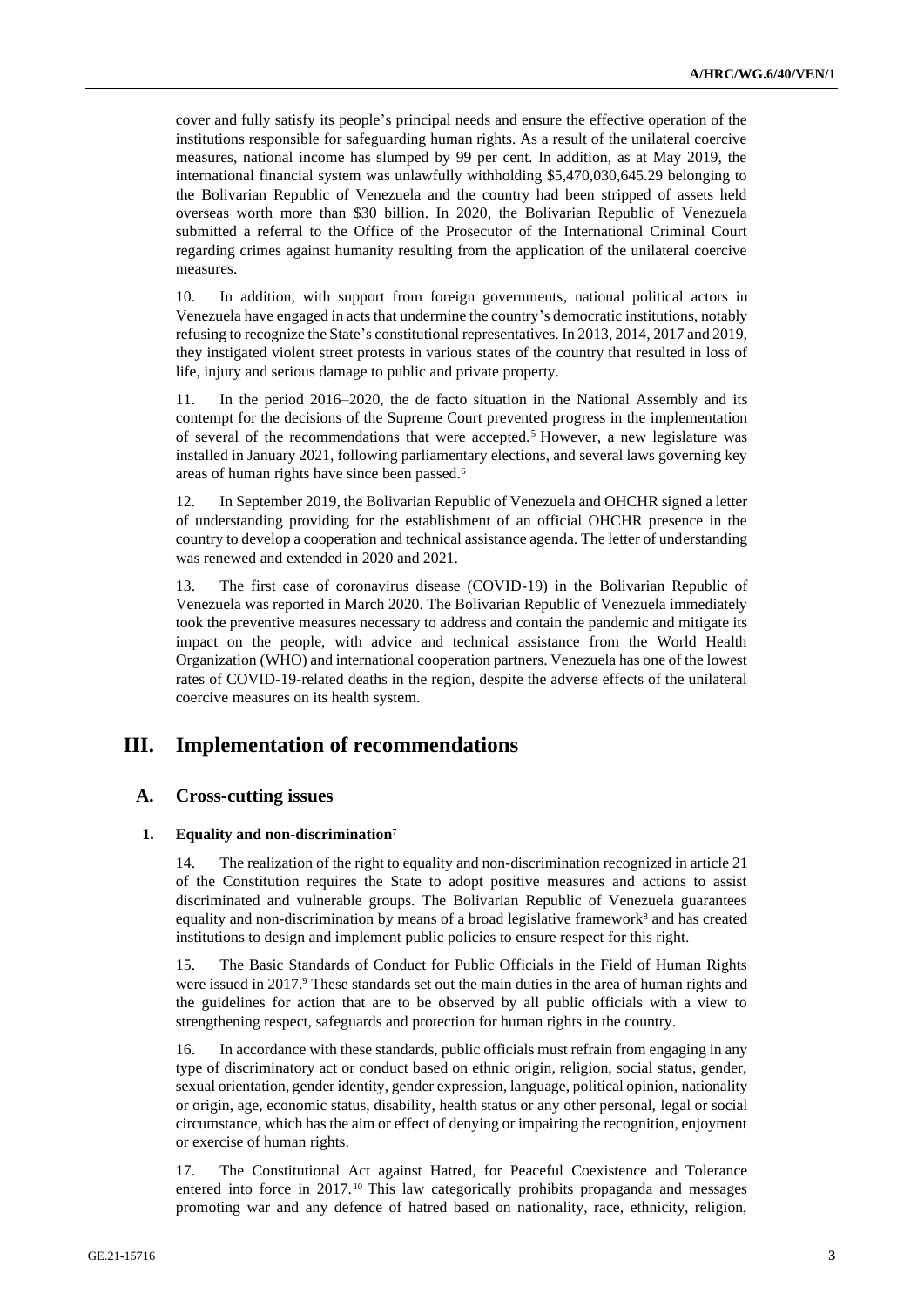political opinion, social group, ideology, gender, sexual orientation, gender identity, gender expression or any other kind of hatred that constitutes incitement to discrimination, intolerance or violence. It also criminalizes promotion of or incitement to hatred.

18. In 2018, the Presidential Council for Sexual Diversity was established as a space where lesbian, gay, bisexual, transgender and intersex organizations could meet with representatives of the executive branch to develop public policies to promote gender equality and the advancement of the country's sexually diverse population. In 2016, the Constitutional Chamber of the Supreme Court<sup>11</sup> recognized the families of same-sex parents, establishing that same-sex parents could act as head of household and that children born in such families enjoy State protection without any discrimination.

19. The Government of the Capital District passed a decree  $12$  prohibiting any act of discrimination based on actual or perceived sexual orientation. In 2018, the mayor's office in the municipality of Libertador created the Office for Sexual Diversity, which provides legal support and social assistance services. In addition, the legislative councils of the states of Bolívar and Carabobo, and various municipal councils, made statements rejecting all types of discrimination against the lesbian, gay, bisexual, transgender and intersex community.<sup>13</sup>

20. In November 2020, the Ombudsman's Office created the Office of the Special Deputy Ombudsman for the Protection of Sexually Diverse Persons.<sup>14</sup> The National Assembly agreed to declare 17 May the National Day against Hatred, Discrimination based on Sexual Orientation, Gender Identity and Gender Expression.<sup>15</sup>

## **2. Access to justice**<sup>16</sup>

21. During this period, the independence and impartiality of the judiciary and the Public Prosecution Service were strengthened pursuant to the provisions of the Constitution and national law. The Standards for Evaluation and Competitive Examinations for Entry and Promotion in the Judiciary, issued by the plenary chamber of the Supreme Court, were published in 2016.<sup>17</sup> These standards regulate and organize the entry, promotion and career progression of the country's judges through public competitive examinations and performance evaluations.<sup>18</sup>

22. As at March 2020, there were a total of 2,059 courts, including 492 municipal courts with jurisdiction over civil and criminal matters, 1,323 courts of first instance with jurisdiction over various matters, 185 courts of higher jurisdiction and 59 courts of appeal. Between 2014 and 2018, a yearly average of 638,766 cases were brought before the courts and 1,302,425 judgments were handed down over this period. The judiciary established mobile courts, which issued a total of 2,420,033 rulings and, following the outbreak of the COVID-19 pandemic, the "Virtual Office" system was implemented.

23. In late 2019, there were 7 prosecutors attached to the Public Prosecution Service per 100,000 inhabitants and 847 prosecutor's offices in the country. In 2021, the Public Prosecution Service created a unit specializing in the investigation of alleged human rights violations. As part of the partial reform of the Act on the Protection of Victims, Witnesses and Other Parties involved in Judicial Proceedings authorized by the National Assembly in 2021,<sup>19</sup> the Support Office for Victims of Human Rights Violations was set up within the Public Prosecution Service.

24. Cases of human rights violations have been investigated by the Public Prosecution Service with a view to determining criminal responsibility. Between August 2017 and May 2021, charges were brought against 716 State security officials as alleged perpetrators and against 40 citizens who had participated in these acts. A total of 540 public officials and 31 private individuals were also arrested. During this period, charges were brought against 1,064 public officials and 136 citizens, and 153 State security officials were convicted of human rights violations.

25. As at 2021, the Public Defence Service employs 1,358 public defenders nationwide; these public defenders are responsible for providing free legal assistance in various fields. The Public Defence Service employs indigenous public defenders who, preferably, should speak the language of the indigenous people concerned. Between 2016 and September 2021,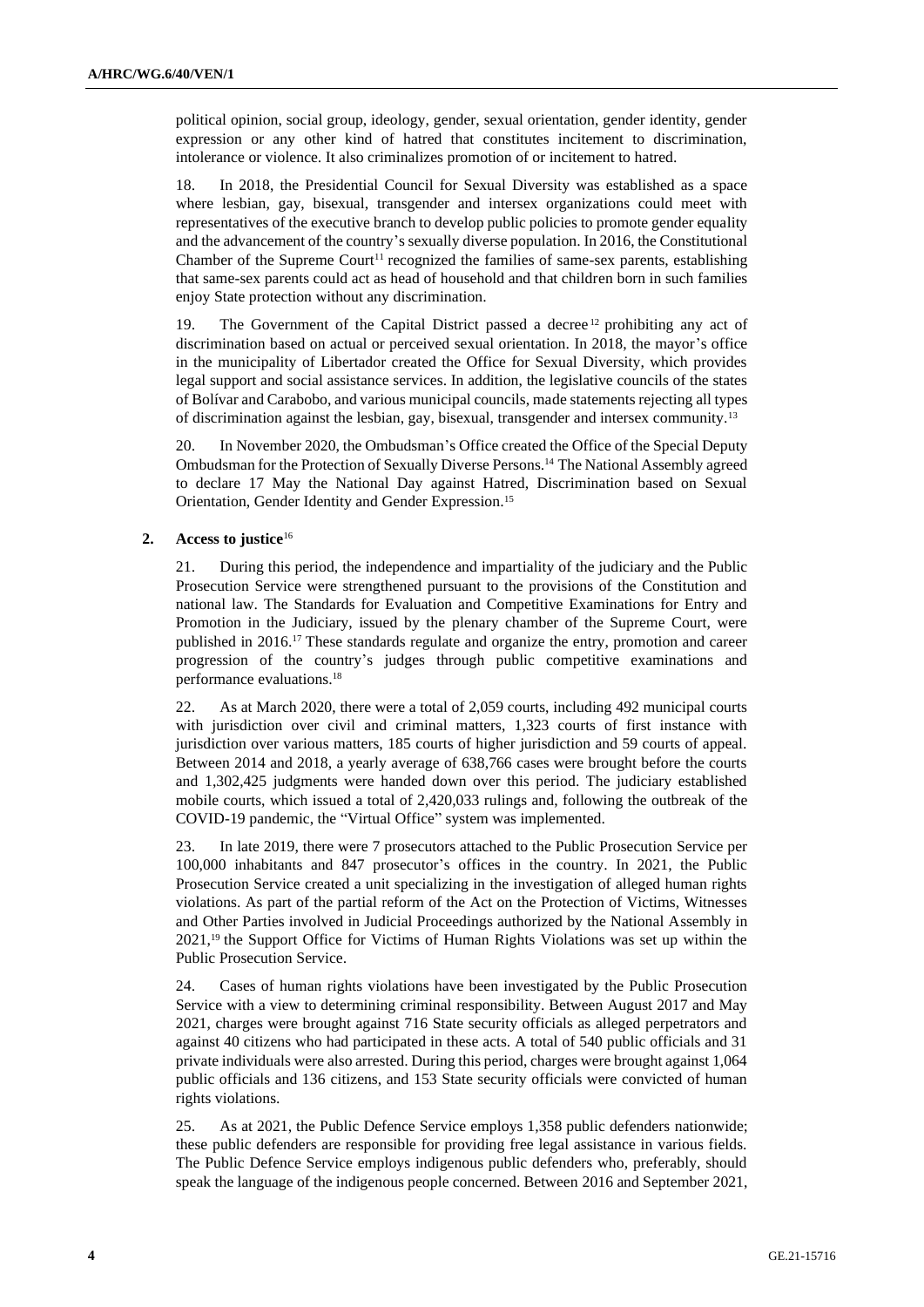the National School of the Public Defence Service conducted 197 human rights training activities for the institution's staff, in which 12,393 persons participated.

26. In 2021, the National Assembly adopted the Act on the Partial Reform of the Code of Military Justice,<sup>20</sup> under which military courts are expressly prohibited from trying civilians. The courts have continued to protect the privacy of personal communications, in accordance with the law.

#### **3. Sustainable economic development**<sup>21</sup>

27. During the reporting period, the Bolivarian Republic of Venezuela made a major commitment to protecting the rights of the people and the national economy, especially in the face of the negative consequences of economic aggression perpetrated from abroad.

28. In 2019, the Assistance Plan for Victims of the Economic War was launched to mitigate the effects of the unilateral coercive measures and to guarantee the human rights of the population, especially those of vulnerable groups. The Constitutional Anti-Blockade Act for National Development and the Safeguarding of Human Rights, $2<sup>2</sup>$  whose main aim is to establish a regulatory framework that provides the Government with legal tools to counteract the harmful effects of the unilateral coercive measures, was adopted in 2020.

29. At the same time, the National Executive took measures to stimulate sustainable economic growth by raising national productivity levels in the public and private sectors. Efforts to implement the Plan for Recovery, Growth and Economic Prosperity, by means of activating various national production sectors, began in 2018.

30. Over the period 2016–2021, the National Authority for the Defence of Socioeconomic Rights received and processed a total of 208,826 complaints of violations of such rights from 77,458 persons covered by the applicable legislation. During the same period, 283,351 interventions, 90,643 inspections and 81,878 monitoring exercises were carried out to protect socioeconomic rights.

#### **4. National dialogue**<sup>23</sup>

31. The State has made consistent use of dialogue to promote the settlement of disputes within society and to reach satisfactory agreements for the welfare of the people. The Head of State made more than 500 public calls for dialogue during the reporting period. With the assistance of the Kingdom of Norway, forums for dialogue with different sectors of the opposition were set up in 2019 and 2021. In August 2021 a memorandum of understanding<sup>24</sup> was signed between the Government of the Bolivarian Republic of Venezuela and the Venezuelan opposition.

32. As part of the policy to promote national re-engagement and reconciliation, in 2020, the Head of State pardoned 110 persons prosecuted for their participation in acts that went against the democratic stability of the country. The judicial authorities ordered alternatives to imprisonment for 193 people, pursuant to the proposals made by the Truth, Justice, Peace and Public Tranquillity Commission.<sup>25</sup>

33. The National Dialogue Forum, in which a sector of the opposition participated, was established in 2019. During its first session of 2021, the National Assembly created the Special Commission for Dialogue, Peace and National Reconciliation.

#### **5. Fight against corruption**<sup>26</sup>

34. The Bolivarian Republic of Venezuela has launched a head-on battle against the scourge of corruption. The Office of the Comptroller General of the Republic instituted 10,236 sets of administrative proceedings under the Anti-Corruption Act, which resulted in penalties being imposed on 5,109 public officials.

35. Over the period 2016–2021, the Public Prosecution Service opened an investigation into 50,143 cases, took 20,347 final decisions and sentenced persons for corruption-related offences in 3,515 cases.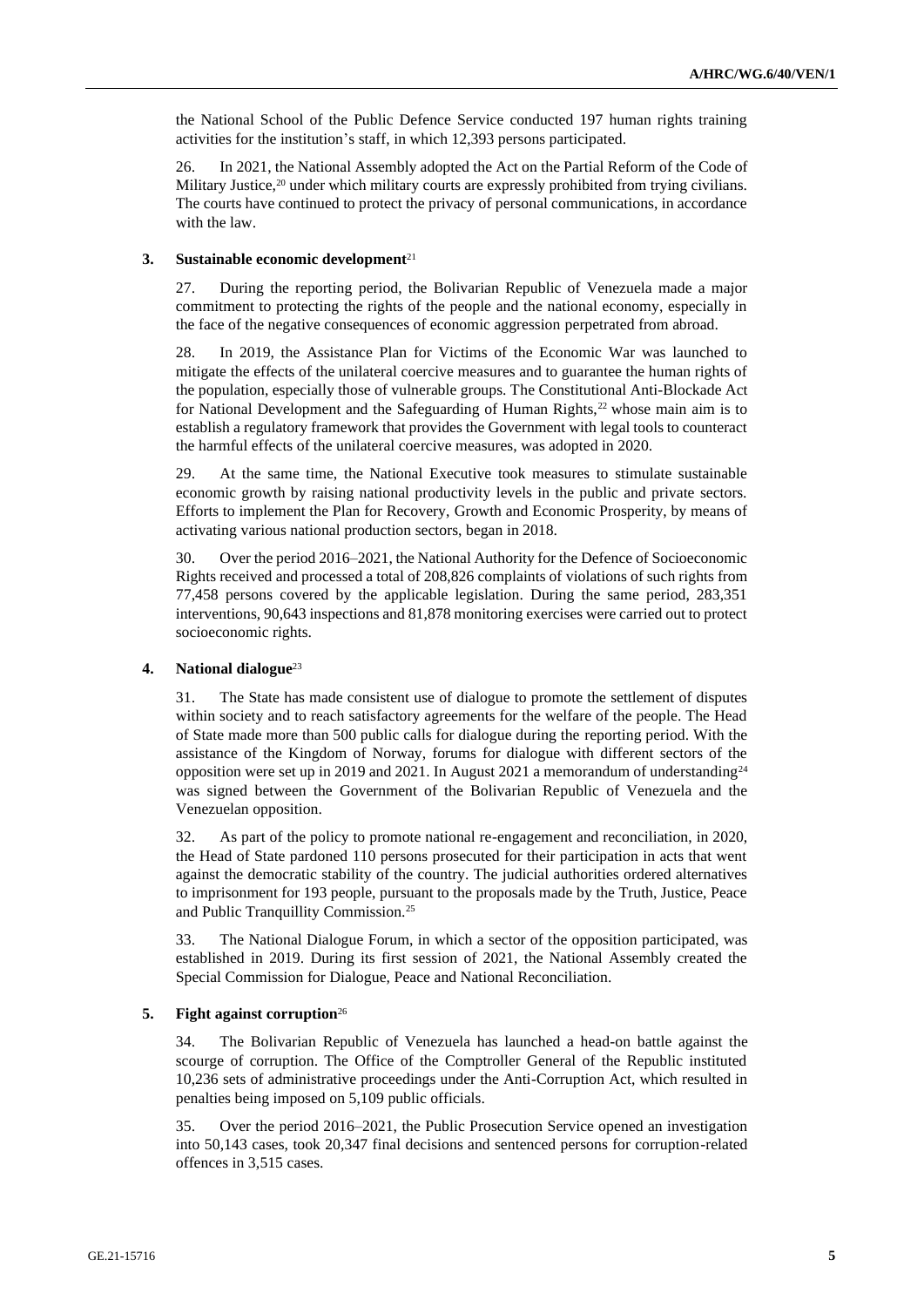## **B. Civil and political rights**

### **1. Right to life and to protection by the State**<sup>27</sup>

36. The Constitution provides that the right to life is inviolable. There may be no law permitting the death penalty and no authority may be permitted to apply it. The Bolivarian Republic of Venezuela attaches high importance to ensuring that public officials responsible for observing and enforcing the law comply with their obligation to act in accordance with the rules on the progressive and differentiated use of force.

37. As part of their professional training programmes, police bodies and the Bolivarian National Guard have handbooks based on the rules on the progressive and differentiated use of force.<sup>28</sup> In 2020, the handbooks of the Bolivarian National Police for tactical groups and for the control of public gatherings and demonstrations were revised and updated with the support of OHCHR.

38. From August 2017 until the first quarter of 2020, the Public Prosecution Service launched 4,890 investigations into the conduct of citizen security operations. In 2020, work to devise a joint investigation protocol for cases involving an alleged violation of the right to life began with the support of OHCHR. In 2021, the National Human Rights Commission was established by law<sup>29</sup> to conduct disciplinary investigations into reports of human rights violations involving police bodies.

39. In 2018, the Bolivarian Republic of Venezuela updated the public policy on citizen security known as "A Toda Vida Venezuela" Great Mission, renaming it the Great Mission on Peaceful Neighbourhoods.<sup>30</sup> The National Comprehensive Prevention Plan for Peaceful Neighbourhoods 2019–2025 was implemented under this new policy. The National Disarmament Service destroyed 135,928 firearms between 2016 and July 2021.

40. The measures taken have led to a steady reduction in the number of homicides. A total of 17,407 homicides (56 per 100,000 inhabitants) were recorded in 2016; 14,666 (47 per 100,000 inhabitants) were recorded in 2017; 10,598 (33 per 100,000 inhabitants) were recorded in 2018, 6,710 (21 per 100,000 inhabitants) were recorded in 2019 and 4,382 (13 per 100,000 inhabitants) were recorded in 2020.

In August 2017, the Truth, Justice, Peace and Public Tranquillity Commission<sup>31</sup> was established to investigate politically motivated acts of violence and intolerance, contribute to the establishment of the truth and ensure that victims received adequate comprehensive care. The Commission provided comprehensive care to 228 direct and indirect victims.

42. The National Office for the Comprehensive Care of Victims of Violence<sup>32</sup> was created in 2016. OHCHR provides technical assistance to strengthen this office.

## **2. Right to personal liberty**<sup>33</sup>

43. The right to personal liberty is protected by article 44 of the Constitution. An arrest may only be carried out by means of a warrant issued by a competent judge or in flagrante delicto, during the commission of a punishable act. Any person deprived of his or her liberty has the right to communicate immediately with his or her lawyer, relatives or trusted individuals and to be brought before a court within 48 hours of his or her arrest.

44. In 2021, the National Assembly adopted the Organic Act on the Protection of Personal Liberty and Security,<sup>34</sup> under which the safeguards accompanying the right to liberty are strengthened by means of expedited proceedings before a specialized court. It also approved a partial reform of the Code of Criminal Procedure, <sup>35</sup> under which the principle of the presumption of innocence and the rights of the accused in criminal proceedings are strengthened and the nullity of any arrest made in violation of the Constitution and the law is confirmed.

45. During the reporting period, efforts to build and adapt prisons and to implement the new prison regime<sup>36</sup> continued; 98 per cent of prisons for adult men and 100 per cent of prisons for women and facilities for adolescents in conflict with the law are now accounted for. The policies implemented have made it possible to eradicate overcrowding and to reduce violence in prisons.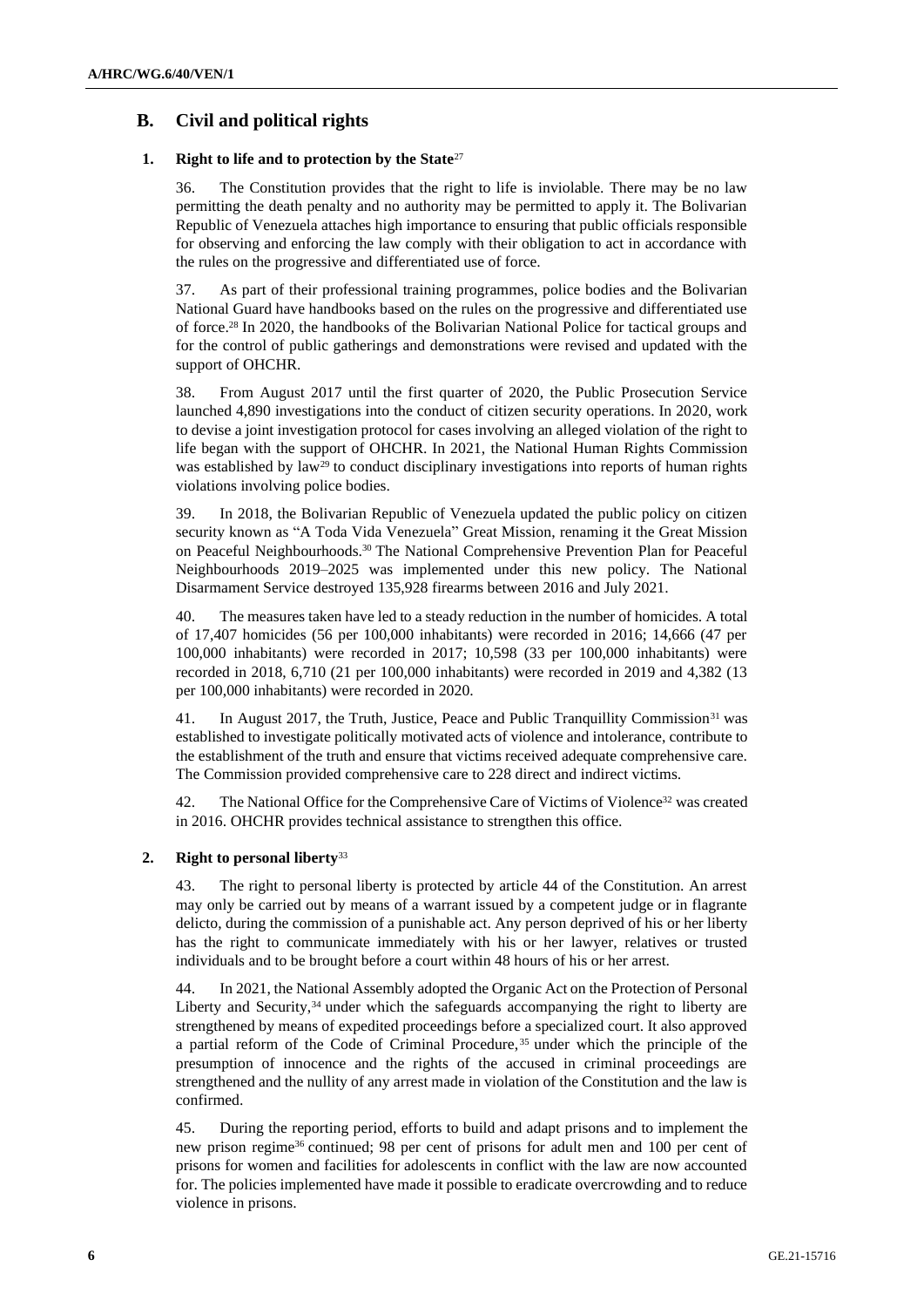46. In 2021, the National Assembly approved the partial reform of the Prisons Act, 37 under which judicial oversight of respect for the human rights of persons deprived of their liberty is increased and a judicial review mechanism for disciplinary measures is introduced. Decree No. 4.610<sup>38</sup> by which the Bolivarian National Intelligence Service and the Directorate General of Military Counter-intelligence were ordered to transfer the functions of holding persons deprived of their liberty to the Ministry of People's Power for Prison Administration was likewise issued in 2021.

47. In 2020, OHCHR provided technical assistance to the Bolivarian Republic of Venezuela to help it identify and overcome the factors negatively influencing the situation in the country's pretrial detention centres in the form of an analytical study devised for that purpose.

48. As part of the response to the COVID-19 pandemic, a special protocol was adopted to guarantee the rights of persons deprived of their liberty, including the right to receive visits and to have contact with their families.

#### **3. Right to personal integrity**<sup>39</sup>

49. The highest authorities of the State are committed to preventing and punishing torture. Since the last report, efforts to strengthen the National Commission for the Prevention of Torture and Other Cruel, Inhuman or Degrading Treatment have continued. The Commission receives technical assistance from OHCHR, particularly in the area of strengthening mechanisms for monitoring the human rights of persons deprived of their liberty.

50. Between 2016 and 2021, the Public Prosecution Service handled 513 cases involving offences under the Special Act to Prevent and Punish Torture and Other Cruel, Inhuman or Degrading Treatment. Between 2017 and the first quarter of 2020, 401 law enforcement officers were charged under the Act. A total of 517 were accused and 26 were convicted. In 2020, work to devise a joint investigation protocol for cases involving an alleged violation of the right to personal integrity began with the support of OHCHR.

51. Between 2016 and 2019, the Ombudsman's Office conducted 316 training activities on the prevention of torture and other cruel, inhuman or degrading treatment, in which 10,453 persons participated. Similarly, up until the first quarter of 2019, the Ombudsman's Office had conducted 7,622 visits to prisons, 468 visits to nursing homes and 44 visits to mental health facilities. From September 2019 onwards, OHCHR has been carrying out regular visits to detention centres, including those belonging to intelligence agencies, and has been holding confidential interviews with persons deprived of their liberty. It also conducted human rights training activities for officials of the Directorate General of Military Counter-intelligence.

52. Measures to prevent and punish human trafficking were strengthened during the reporting period. An inter-agency committee on trafficking in women, children and adolescents and smuggling of migrants was established in 2017. In 2021, the National Plan to Combat Trafficking in Persons  $2021-2025^{40}$  was adopted with the aim of developing a comprehensive policy in this area.<sup>41</sup> In 2020, the Ombudsman's Office created the Office of the Special Deputy Ombudsman for the Protection of Migrants, Refugees and Victims of Human Trafficking.<sup>42</sup>

#### **4. Freedom of expression, access to information and the right of assembly**<sup>43</sup>

53. The Bolivarian Republic of Venezuela recognizes and guarantees the right of everyone to freedom of expression. In 2019, 934 FM radio stations were operating in the Bolivarian Republic of Venezuela, of which 535 were private (57 per cent), 308 were community-owned (33 per cent) and 91 were public (10 per cent). A total of 182 AM radio stations were also operating, of which 171 were private (94 per cent) and 11 were public (6 per cent). In addition, there were 343 free-to-air television stations, of which 160 were private (47 per cent), 160 were community-owned (47 per cent) and 23 were public (7 per cent).

54. Between 2020 and the first quarter of 2021, 10 new AM radio stations (100 per cent of which were private), 70 FM radio stations (of which 67 per cent were public, 24 per cent were private and 8 per cent were community-owned) and one free-to-air television station were authorized.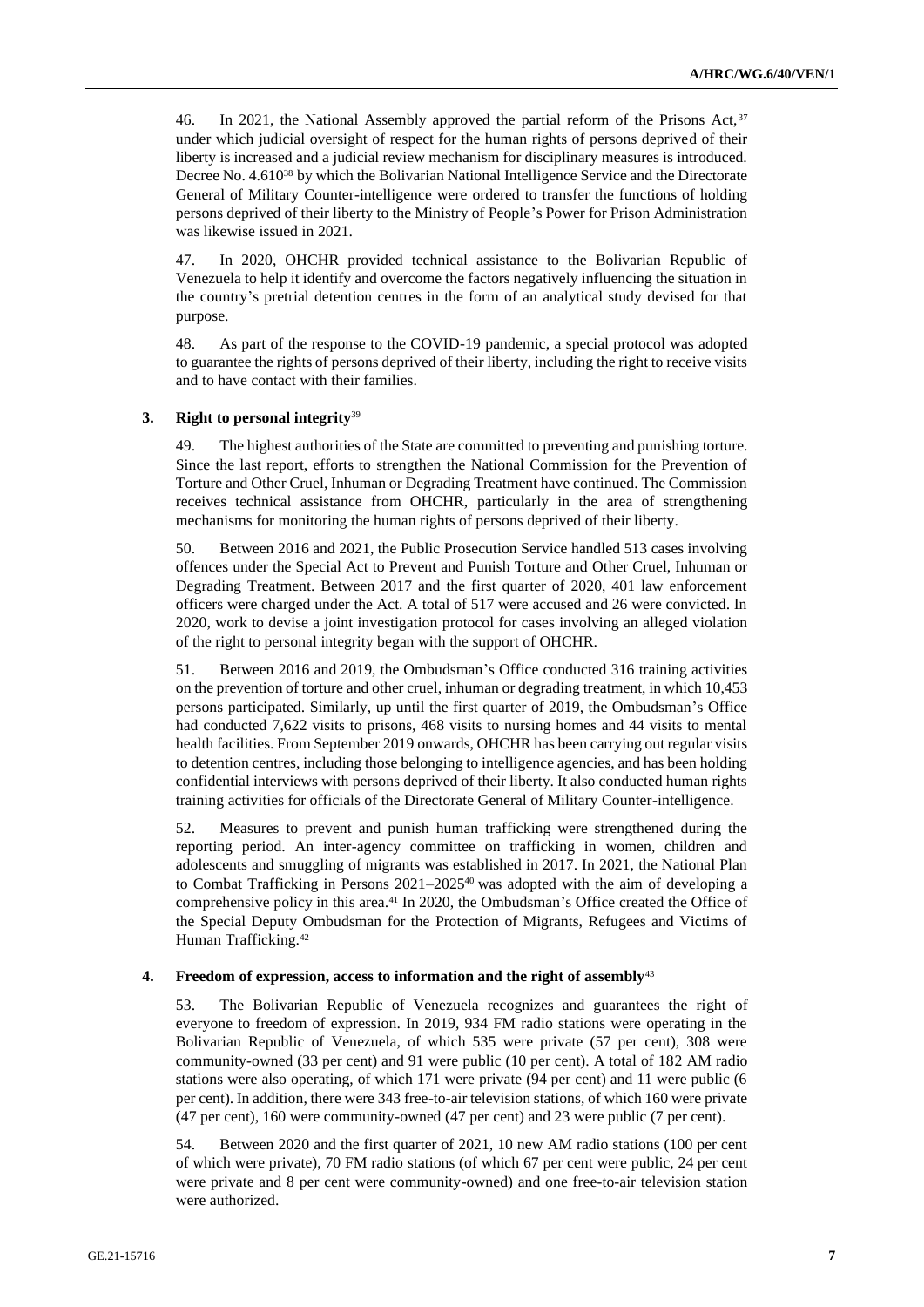55. In Venezuela, journalists carry out their work on a daily basis with no limitations other than those established in the Constitution, national law and the international treaties ratified by the country. The State recognizes the important role that journalists play in the functioning of democracy.

56. All State security agencies have been specifically instructed to step up measures to protect journalists as they perform their work in the context of public gatherings and demonstrations.

57. In late 2018, there were 1,519,849 cable television subscribers and 3,103,968 satellite television subscribers in the country. There were also 18,526,584 Internet service subscribers (99 per cent of whom were subscribed to broadband services) and 12,005,316 mobile telephone subscribers with smartphones. In 2020, 66.05 per cent of the population had access to mobile telephone services.

58. In 2021, the National Assembly adopted the Act on Transparency and Access to Information of Public Interest,<sup>44</sup> under which the legal framework for guaranteeing the right of access to information is established.

59. Article 68 of the Constitution enshrines the right of citizens to demonstrate peacefully and unarmed, with no other requirements other than those established by law. It also enshrines the prohibition of the use of firearms and toxic substances in controlling demonstrations.

60. Between 2017 and September 2021, 30,191 public demonstrations took place, which is evidence that the rights of assembly and demonstration are being fully exercised in the country. On many occasions, these demonstrations were violent in nature, which led to State security agencies taking enforcement action. In cases where excesses by security agencies were reported, investigations have been opened and proceedings have been instituted to establish responsibility. OHCHR provided technical assistance to the Bolivarian Republic of Venezuela to help it to update its protocols for controlling public gatherings and demonstrations.

#### **5. Right of association and participation**<sup>45</sup>

61. The right of association is recognized and protected in the Bolivarian Republic of Venezuela. Of the 898 trade union organizations registered between 2012 and 2021, 852 are company trade unions, 32 are professional trade unions, 5 are industry trade unions, 8 are sectoral trade unions and 1 is a workers' confederation. In addition, a total of 1,017 social movements, representing 25 sectors and 23,052 socioproductive organizations, were registered with the Ministry of People's Power for Communes and Social Movements. As at 2021, there are 3,437 communes and 48,991 communal councils registered throughout the national territory.

62. Five electoral processes took place over the 2016–2021 period, including a presidential election in 2018, a parliamentary election in 2020, a regional election in 2017, a municipal election in 2018 and an election to the National Constituent Assembly in 2017.

63. The Special Regulations for the Election of Indigenous Representatives to the National Assembly 2020<sup>46</sup> were adopted during this period. These regulations provide that representatives of indigenous peoples are to be elected solely by the indigenous population, taking into account the ancestral traditions and customs of each ethnic group.

## **C. Economic, social, cultural and environmental rights**

#### **1. Poverty reduction**<sup>47</sup>

64. Combating inequality and reducing poverty are among the main objectives of Venezuelan State policy. The investment of budgetary resources in social protection continued to increase and, as at 2020, stood at 76.4 per cent. Despite the drastic fall in State revenue caused by the unilateral coercive measures, the National Executive continues to subsidize public services such as transport, electricity, telephony, fuel and water, while health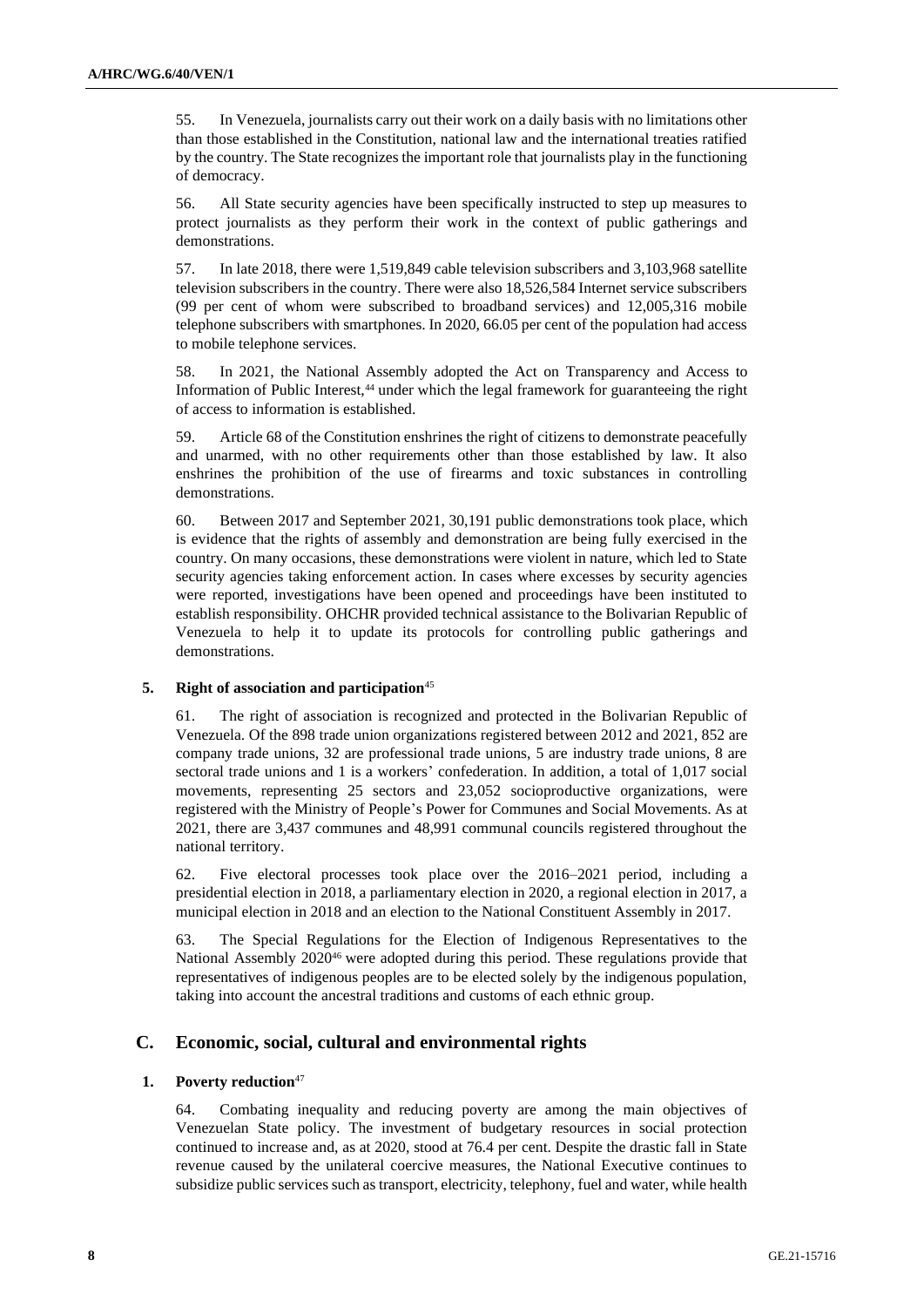care and public education are totally free. The unilateral coercive measures have reduced the availability of essential public services.

65. In 2017, the "Carnet de la Patria" (Card for the Nation) system was created to increase the efficiency and coverage of social protection policies for the population, focusing on the most vulnerable groups. More than 21 million people are registered in the system. On average, 14 million people receive monthly cash benefits through the system. At the same time, greater use has been made of the various Missions and Great Missions as tools for human rights-based social action by the State. As at October 2021, the Great Venezuelan Housing Mission has provided 3,700,000 homes. Cash transfers from the State paid through the "Carnet de la Patria" system, the system of Missions and Great Missions and subsidies to public services equate to 80 per cent of the income of Venezuelan households.

66. As at 2018, the country's human development index was 0.726, placing it in the higher human development range. The percentage of households living in extreme structural poverty, as measured by unsatisfied basic needs, fell to 4.04 per cent in 2019. Overall poverty reached 17.03 per cent.

67. Data on poverty reduction policies, including in the areas of health and food, are available for consultation by any member of the population, courtesy of the Ministry of People's Power for Planning.

## **2. Right to health**<sup>48</sup>

68. Despite the negative impact of the unilateral coercive measures, access to health-care services is still universal and free. In 2020, there were 13,617 people's dispensaries, 572 comprehensive diagnosis centres, 586 comprehensive rehabilitation centres, 35 hightechnology centres, 421 specialized outpatient clinics and 294 hospitals across the country. Between 2018 and 2020, 304 community pharmacies dispensing medicines free of charge were opened. In 2020, 78,201,099 medical consultations and 191,403 surgical interventions were carried out in the public system. The unilateral coercive measures reduced the availability of medicines, supplies, specialized equipment and health-care staff.

69. During the period under review, international cooperation was increased to ensure access to the medicines, supplies, equipment and vaccines needed to guarantee the population's right to health, especially in the face of the obstacles to vaccine acquisition created by the unilateral coercive measures. With the support of the Pan American Health Organization (PAHO) and the United Nations Children's Fund (UNICEF), four national vaccination campaigns were carried out. Under these campaigns, 10,800,716 doses were administered for 11 diseases, making it possible to control outbreaks of measles and diphtheria. As a result of the unilateral coercive measures, at least 1,764,018 children under 1 year of age were not vaccinated in a timely manner and outbreaks of measles and diphtheria resulted in preventable child deaths.

70. Malaria mortality fell thanks to the increased number of diagnosis and treatment delivery points, especially in border areas. The comprehensive approach taken to waterborne diseases, which included an educational campaign on handwashing and improving the water supply, led to an 80 per cent reduction in cases of Hepatitis A.

71. In 2020, 113,558 people diagnosed with COVID-19 were treated free of charge, including more than 10,000 Venezuelans who had returned to the country. A mass screening programme, which entailed house-to-house visits, was implemented to ensure timely diagnosis and treatment.

#### *(a) Sexual and reproductive health and early pregnancy*<sup>49</sup>

72. One of the negative impacts of the unilateral coercive measures was the significant decrease in the availability of contraceptives, which affected the recorded birth rate. Between 2018 and 2019, the Plan for Immediate Contraception Post Obstetric Event and Manual Intrauterine Aspiration was activated in 14 priority states and in 35 facilities across the country. Under this plan, 25,362 women in the immediate post-partum period received contraception on the basis of free and informed consent.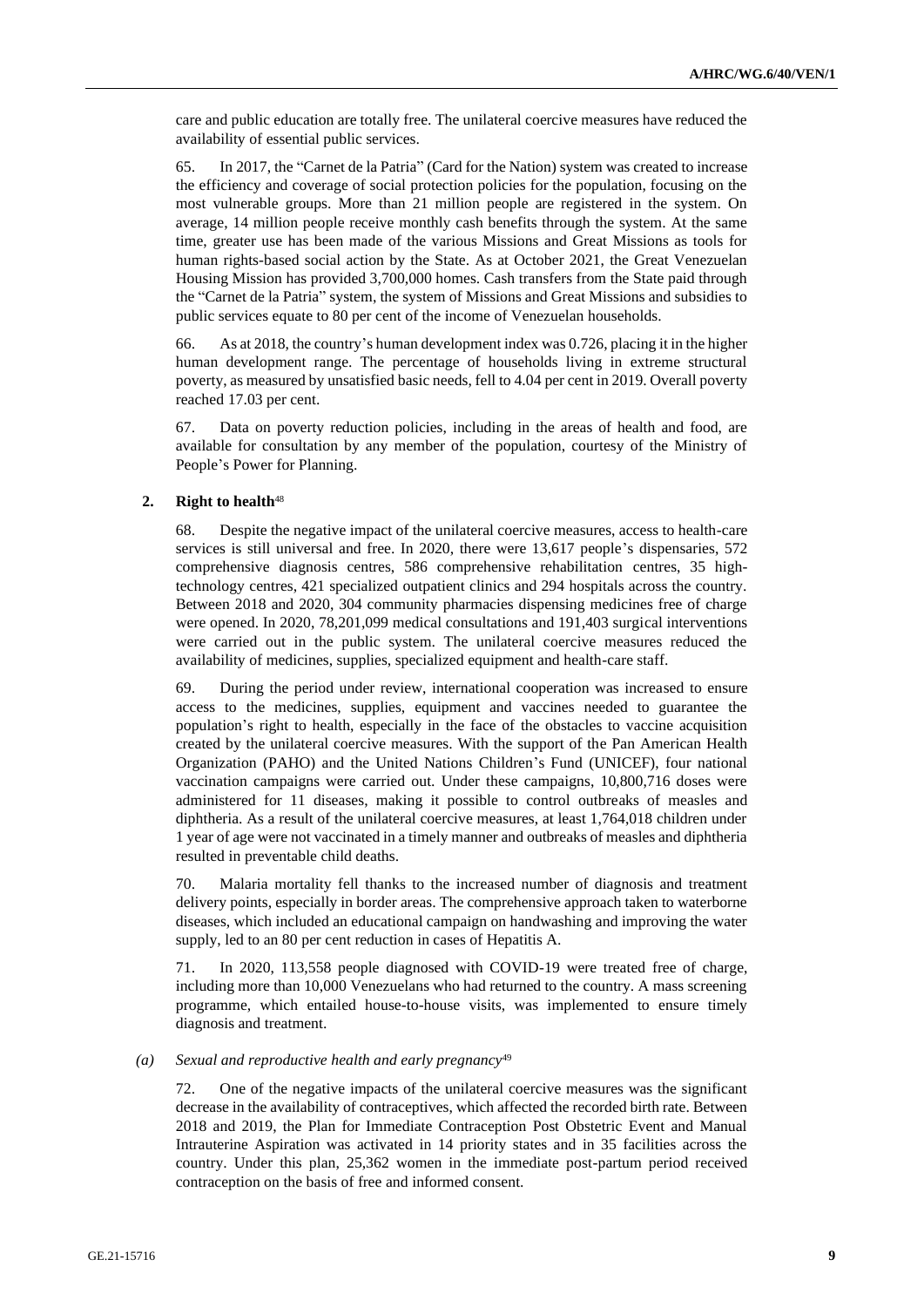73. Family planning services are provided in outpatient and inpatient facilities throughout the country. Between 2016 and 2019, 4,867,386 women of childbearing age attended a family planning consultation. Of these women, 60 per cent received free contraception, of which 51 per cent were oral contraceptives. In 2020, the number of contraceptives distributed and prescribed increased from 174,966 in the first half of 2019 to 439,002 in the first half of 2020.

74. Between 2014 and 2017, the adolescent fertility rate decreased from 95.1 to 85.8 per 1,000, mostly in the 17 to 19 age group. This decrease is the result of interventions targeting this population group, such as the acquisition and distribution of subdermal implants, especially among adolescents with an obstetric history in 2016/17, as part of the National Sexual and Reproductive Health Programme. During this period, the National Plan for the Prevention and Reduction of Early and Teenage Pregnancy 2017–2021 was designed and implemented with the support of the United Nations Population Fund (UNFPA).<sup>50</sup>

75. The Ministry of People's Power for Education updated the teaching guidelines and curriculum on sexual and reproductive health from preschool to university level. It also put into effect the Subcommittee on Early and Teenage Pregnancy Statistics and designed an awareness-raising campaign on teenage pregnancy for adolescents and their families.

#### *(b) Maternal mortality*<sup>51</sup>

76. The unilateral coercive measures led to an upward trend in maternal mortality, which had been stable prior to 2014. From 2018 onwards, maternal mortality has fallen as a result of actions taken by the State with the support of international partners, including the adoption of the Concerted Strategy for the Reduction of Maternal and Neonatal Mortality.

77. Efforts to implement the National Humanized Childbirth Plan began in 2017. In 2018, the Constituent Decree for the Promotion and Protection of Childbirth and Humanized Birth<sup>52</sup> was adopted to create a legal framework designed to reduce maternal mortality. Between 2017 and August 2020, a total of 18,101 women were trained as community-based humanized childbirth advocates, responsible for supporting pregnant women, in 54 per cent of parishes and in 77 per cent of municipalities across the country.

78. Among the strategies adopted to combat maternal mortality is the "Patria" system, whereby pregnant women receive monthly cash benefits. Between 2019 and September 2021, a total of 1,666,769 pregnant women received assistance in the form of cash benefits. In addition, in 2020, the National Nutrition Institute, through the Nutritional Protection Plan for Pregnant and Breastfeeding Women, provided nutritional protection to 272,201 pregnant and breastfeeding women.

#### *(c) HIV/AIDS and other sexually transmitted infections*<sup>53</sup>

79. The Bolivarian Republic of Venezuela provides free antiretroviral treatment to people living with HIV. Antiretroviral treatment is procured through the strategic public health supplies fund or the PAHO Strategic Fund. Since 2017, this treatment has been difficult to come by owing to the unilateral coercive measures imposed. The Master Plan for Strengthening the Response to HIV, Tuberculosis and Malaria from a Public Health Perspective was developed in June 2018. This plan made it possible to obtain resources from the Global Fund to Fight AIDS, Tuberculosis and Malaria, all of which were earmarked for the purchase of antiretroviral treatment.

80. The Bolivarian Republic of Venezuela has laboratories where free HIV antibody testing can be carried out. From 2016 onwards, the country's ability to perform HIV diagnostics has been significantly affected by the unilateral coercive measures imposed, which have hindered the regular procurement of a sufficient quantity of the reagents needed for testing.

81. HIV testing is free and compulsory for all pregnant women. The first test is performed upon first contact with the health-care system so that pregnant women who are HIV-positive can be identified in a timely manner and begin to undergo treatment and properly manage their pregnancy before 36 weeks of gestation. In the Bolivarian Republic of Venezuela, antiretroviral treatment is provided to all infected pregnant women from the fourteenth week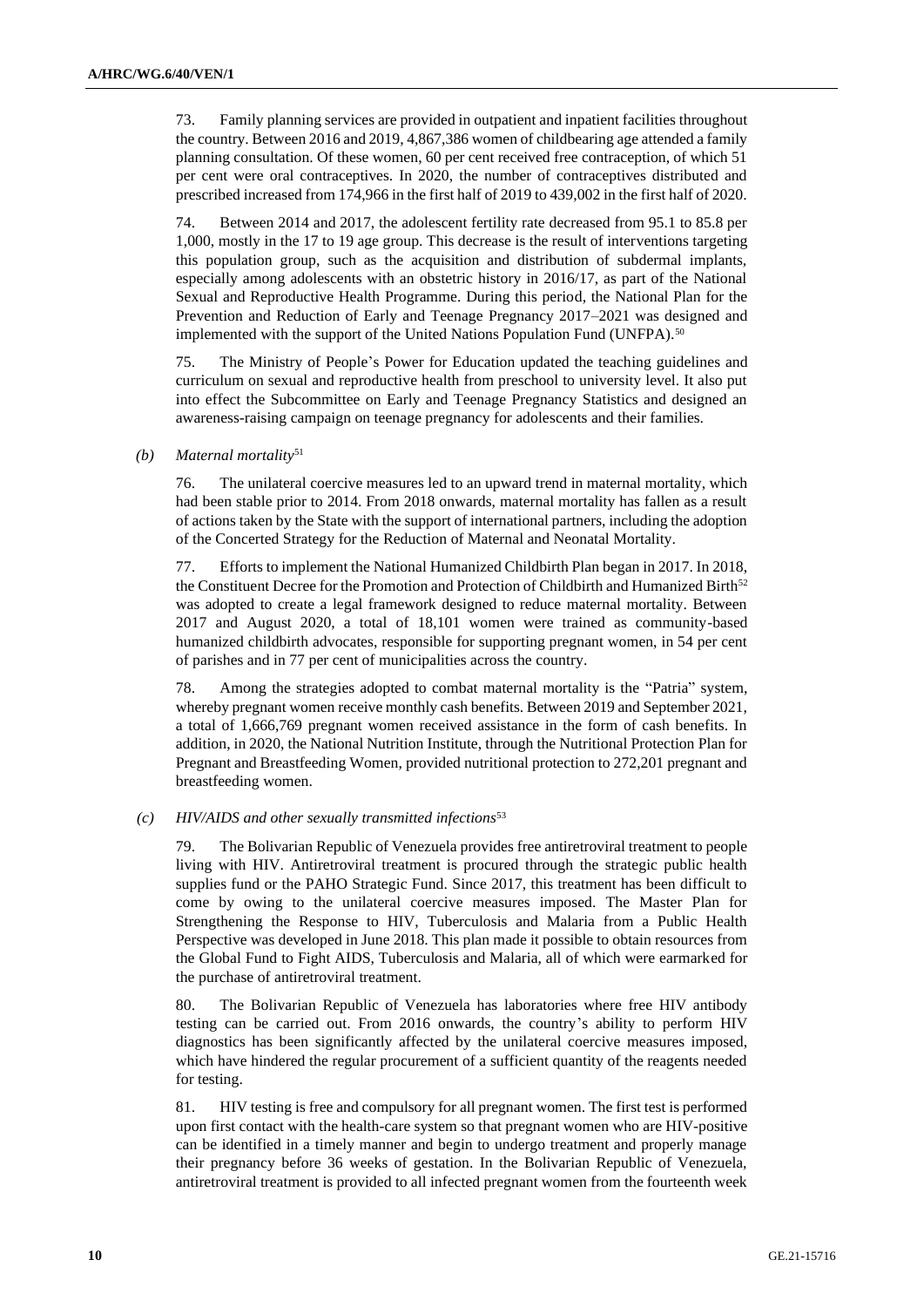of gestation onwards, regardless of the results of any immunological or virological tests performed.

#### **3. Right to education**<sup>54</sup>

82. Article 102 of the Constitution enshrines education as a human right and a fundamental social duty. Despite the negative impact of the unilateral coercive measures, investment in education has continued to increase. In 2019/20, there were 31,552 educational establishments. In Venezuela, 84 per cent of educational establishments are public and free to attend. The School Meals Programme, which ensures the provision of at least two meals a day for 5,357,383 children and adolescents, operates in 93 per cent of public schools. The unilateral coercive measures have had a negative impact on this programme.

83. During the reporting period, school enrolment continued to increase, reaching 8,763,066 students in preschool, primary and secondary education in 2020. The enrolment rate is 99.8 in preschool education, 95.7 in primary education and 84.3 in secondary education. The number of years of schooling has increased from 7.45 years to 9.97 years over the last decade. The percentage of households with children aged between 7 and 12 years who do not attend school decreased from 0.64 per cent in 2016 to 0.55 per cent in 2019.

84. The Bolivarian Republic of Venezuela continued to provide students with free textbooks, laptops and tablets. As at 2020, a cumulative total of 6,550,027 computers and tablets had been provided to students. The unilateral coercive measures have hindered the continued operation of this policy.

85. The educational model of the Bolivarian Republic of Venezuela includes, as a crosscutting theme, respect for human rights, equality and non-discrimination, and the promotion of active citizen participation. During this period, efforts to implement the recommendations flowing from the national consultation on quality of education continued.

86. The national admission system ensures access to university-level education based on the criteria of justice and equity.<sup>55</sup> One per cent of the places allocated through this system are for persons with disabilities. In 2020, 1,231,142 undergraduate and postgraduate students were awarded scholarships through the National Scholarship System. Students are provided with free health care. Nine higher education institutions have student halls of residence. These halls of residence have a total of 3,189 places, benefiting a total of 2,059 students.<sup>56</sup>

#### **4. Right to food**<sup>57</sup>

87. In 2016, the local supply and production committee initiative was launched to ensure that all persons had access to food. This initiative includes the monthly delivery of nonperishable foods, with a subsidy of more than 99 per cent of their value, to more than 7,000,000 families. Between 2016 and 2021, 7,518,861 metric tons were distributed nationwide. The imposition of the unilateral coercive measures reduced food imports by up to 88.7 per cent and had a negative impact on the country's undernourishment rates.

88. The Bolivarian Republic of Venezuela deployed a contingent of food distribution staff (*Estado Mayor de Alimentación*) to expedite the delivery of food to families. In the country, more than 15 social programmes designed to guarantee the right to food are being carried out based on the nutritional needs of each target group. An average of US\$ 348,246,848 per month is currently invested in these programmes. Food programmes other than the local supply and production committee initiative delivered a total of 72,095 metric tons of food free of charge across the country, benefiting a total of 7,703,436 people.

89. The Ombudsman's Office created the Office of the Special Deputy Ombudsman for the Care and Protection of Field Workers.

#### **5. Environmental rights and risk management**<sup>58</sup>

90. Protecting the environment remains a top priority for the country. The Plan for the Economic and Social Development of the Nation (2019–2025 National Plan), includes, as a historic objective, contributing to the preservation of life on the planet and the salvation of the human race.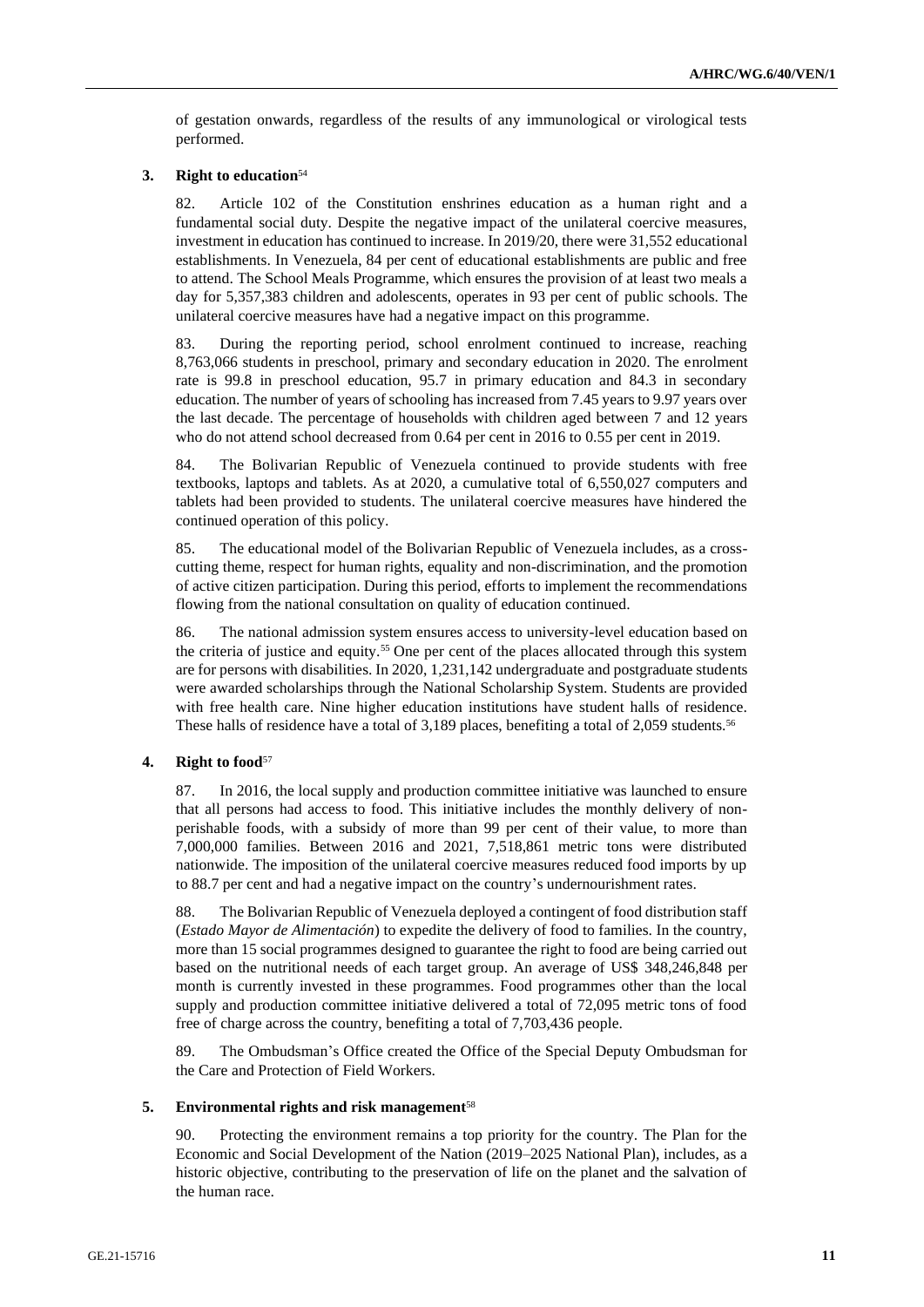91. In February 2016, the national strategic development region, known as Arco Minero del Orinoco, was created to assist in regularizing mining activities and in protecting nature.<sup>59</sup> The Ministry of People's Power for Eco-socialism devised a comprehensive plan for cleaning up refuse disposal sites in the seven main cities of the country to generate and promote environmental management practices.

92. Between 2016 and 2021, the Public Prosecution Service has charged 24,146 people with alleged environmental crimes. The Bolivarian National Guard has 24 state coordinating bodies for environmental protection activities and provides special administrative police and criminal investigation services in this area. During the reporting period, the Ombudsman's Office processed a total of 139 complaints of environmental rights violations.

93. Since the submission of the country's previous national report, the institutions responsible for dealing with crises, catastrophes and natural disasters have increased their capacities to be better able to protect the human rights of the population.

## **D. Rights of specific persons and groups**

#### **1. Women**

#### *(a) Gender equity and equality*<sup>60</sup>

94. For 2019, the Bolivarian Republic of Venezuela was assigned a gender development index of 1.013, which placed it in the group of countries with a high level of equality between women and men in terms of human development achievements.

95. The 2013–2019 "Mama Rosa" Gender Equality and Equity Plan was updated and expanded in 2018 for implementation in the period 2019–2025 and the Ministry of People's Power for Defence has established gender equality and equity committees $61$  in the different sections of the Bolivarian National Armed Forces.<sup>62</sup>

96. For 2018, the gender parity index for the three levels of education was 0.97 for preschool, 0.92 for primary and 1.04 for secondary and diversified education. Levels of schooling are generally equal and equitable. Bicentenary Collection school textbooks for the preschool, primary and secondary levels include subject matter that promotes equality and equity, and, in the period 2014–2020, 1,280,451 women entered the university system. On average, women account for 71 per cent of students in health-related studies and 74 per cent of students in education-related studies. Women also account for 50.47 per cent of researchers working in institutions attached to the Ministry of People's Power for Science and Technology, giving a gender parity index of 1.02.

97. In 2020, 80.46 per cent of houses built under the Great Venezuelan Housing Mission were allocated to female heads of household and 81.5 per cent of housing loans allocated under the Mission were awarded to women.

98. The period covered by this report saw a democratization of access to credit for women and, since 2017, at least 45 per cent of public sector bank loans have been awarded to female entrepreneurs. As a result of the policies adopted, women are now the main beneficiaries of loans granted to small and medium-sized businesses by public sector banks.

99. In the period 2014–2020, the number of women benefiting from long-term cash allowances awarded by the Venezuelan Social Security Institute rose from 1,545,044 to 2,752,825. They now account for 59.9 per cent of the total number of beneficiaries.

100. The Constitutional Chamber of the Supreme Court has annulled the articles of the Criminal Code related to adultery, ruling them to discriminate against women in that they contravene the values and principles of equality and non-discrimination enshrined in the Constitution.<sup>63</sup>

101. In the elections held in the period 2014–2020, women constituted the majority on the electoral role, accounting for an average of 51.22 per cent of those registered to vote. Progress towards political parity was also achieved, following National Electoral Council resolutions requiring political organizations to have equal numbers of men and women on their lists of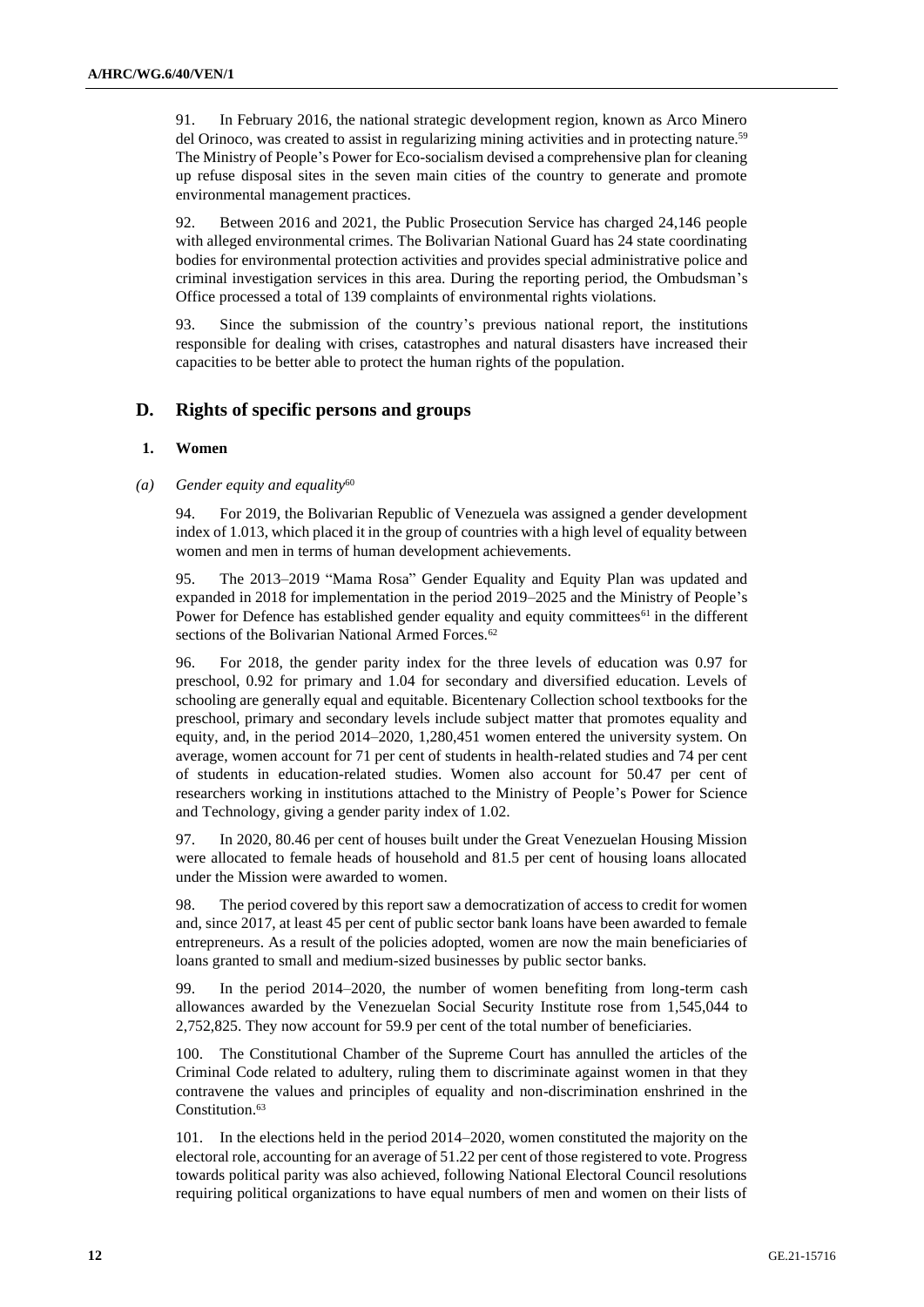candidates for election. Women accounted for 47.23 per cent of candidates standing in the 2020 parliamentary elections.

102. The position of Executive Vice-President is currently held by a woman. In the period 2015–2019, women's representation within the Bolivarian National Armed Forces rose from 11 per cent to 15 per cent. In 2021, 15 of the Supreme Court's 32 judges were women. At the end of 2020, 53.37 per cent out of the 112,748 registered community council spokespersons were women. Currently, women account for 79 per cent of the 42,145 persons forming part of the local supply and production committees that distribute food throughout the country.

103. In 2017, the Ministry of People's Power for Women and Gender Equality established three dedicated coordination units, responsible for issues affecting women of African descent, indigenous women, and sex, gender and diversity, respectively.

*(b) Stereotypes*<sup>64</sup>

104. The Supreme Court has issued a resolution promoting the use of inclusive, non-sexist language in all documents and resolutions issued by the Supreme Court and other courts,<sup>65</sup> and, in 2019, the Ministry of People's Power for Defence issued resolution No. 029635 promoting the use of non-sexist language within the Bolivarian National Armed Forces.<sup>66</sup> These measures were reinforced by the National Assembly in 2021, when it adopted the Act on the Promotion and Use of Gender-Sensitive Language, which stipulates that all public authorities must use gender-sensitive, inclusive and non-sexist language in their activities.

105. Since the country's second universal periodic review, the Ministry of People's Power for Women and Gender Equality has expanded the "Carmen Clemente Travieso" Media Observatory and set up the Women's Documentation and Information Centre to monitor the use of gender stereotypes and create specialist forums for discussion of these issues. State communication media continue to broadcast six nationwide radio programmes that cover women's affairs and promote feminism.

*(c) Right to a violence-free life*<sup>67</sup>

106. Efforts to combat all forms of violence against women and ensure the implementation of the Organic Act on Women's Right to a Violence-Free Life were reinforced during the period under review. In 2021, the National Assembly adopted on first hearing a draft amendment to the Organic Act that strengthened its provisions.

107. Since 2019, the High People's Authority for Gender-Sensitive Justice – the body that coordinates the activities of all institutions with responsibilities in this area – has been working throughout the country, in conjunction with civil society, to guarantee women's right to a violence-free life.

108. During the period covered by this report, the resources of the courts and prosecutors' offices that specialize in cases involving violence against women were expanded and strengthened. Gender-sensitive justice can now be accessed throughout the country, either through the specialized court circuits that provide cover in 75 per cent of the national territory or, in the 25 per cent of the country where specialized courts have not yet been established, through the municipal criminal courts that have assumed special jurisdiction over offences involving violence against women. Nationwide, there are also 120 prosecutors' offices specializing in cases of gender-based violence against women and girls.

109. The Public Prosecution Service and the Bureau for Scientific, Criminal and Forensic Investigations have continued to issue protection and safety orders against suspects in offences involving violence against women. The orders were issued in response to physical violence in 35 per cent of cases, psychological violence in 29 per cent of cases, threats in 18 per cent of cases and harassment or stalking in 13 per cent of cases. The National Office for the Defence of Women's Rights provided comprehensive assistance and support for 133,329 women between 2014 and 2020 and, in the same period, there were four shelters providing protection for women facing the more extreme forms of violence.

110. The psychological, psychiatric and social services available through the National Women's Institute help women victims to deal with the consequences of violence. To strengthen the care policy, in 2016, the Public Prosecution Service created a comprehensive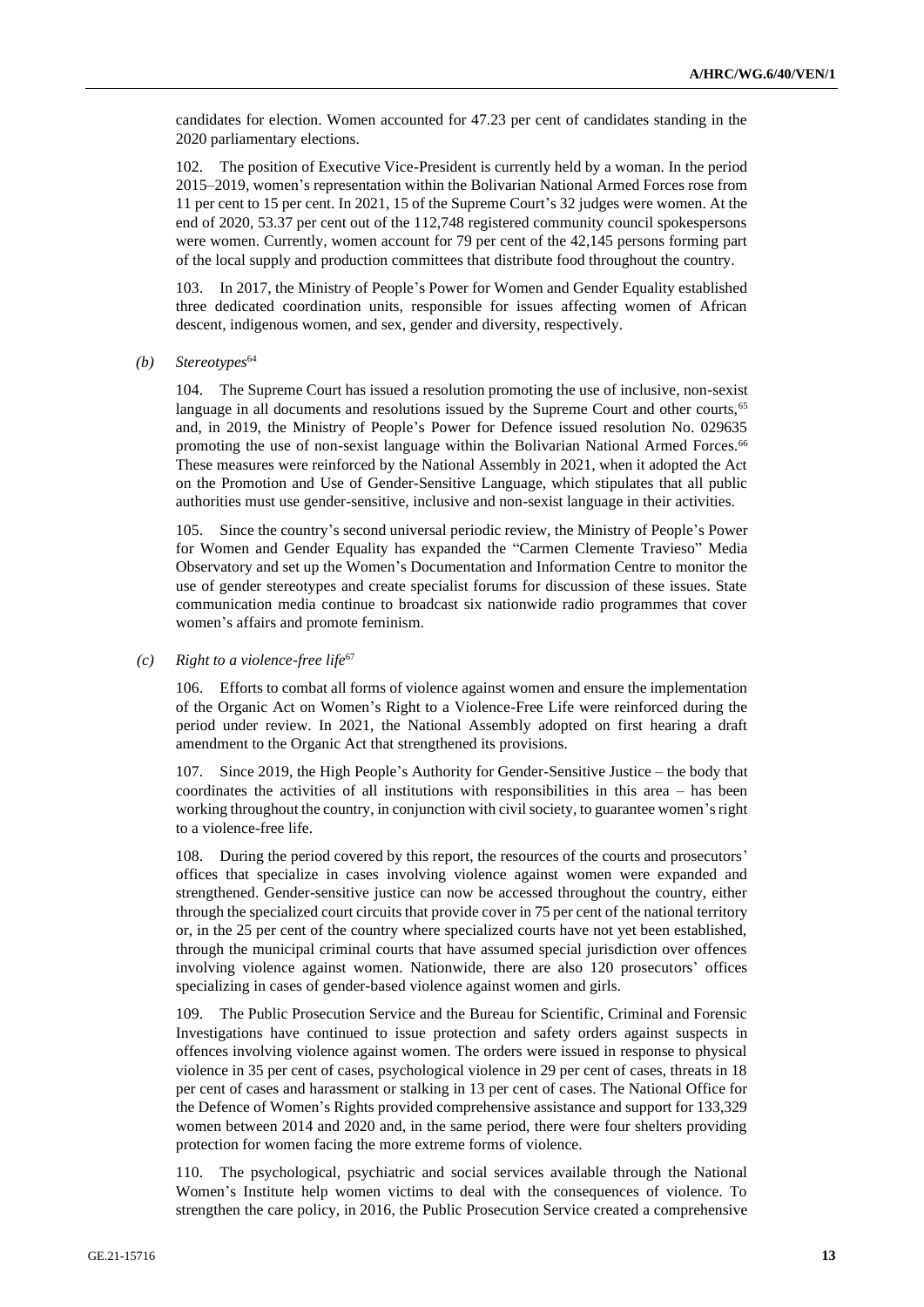support service for victims of gender-based violence.<sup>68</sup> The services accessible through the VEN911 and 0800MUJERES toll-free hotlines for reporting complaints of violence against women were extended in 2017.

111. In 2021, with a view to ensuring the correct application of the Organic Act on Women's Right to a Violence-Free Life, the Ministry of People's Power for Internal Affairs, Justice and Peace issued guidance for police and criminal investigation officers on providing immediate and timely support for victims of gender-based violence, processing the corresponding complaints and conducting investigations.<sup>69</sup> The Ministry of People's Power for Women and Gender Equality, the Ministry of People's Power for Internal Affairs, Justice and Peace, the Public Prosecution Service and the Office of the Director of Public Prosecutions have stepped up their efforts to ensure that officers are properly trained to deal with complaints of violence against women.

112. In November 2018, the plenary chamber of the Supreme Court issued resolution No. 0014, establishing the electronic file system for judicial proceedings related to violence against women.<sup>70</sup> The implementation of this resolution was prioritized during the COVID-19 pandemic as a special measure to guarantee access to justice.

#### **2. Children and adolescents**<sup>71</sup>

113. The Bolivarian Republic of Venezuela has extensive legislation encompassing the comprehensive protection of children and adolescents.<sup>72</sup> The National Committee for the Protection of Child and Adolescent Migrants was established in June 2017 to serve as a forum for coordination between State institutions and civil society in the implementation of strategies for addressing the problems affecting child migrants and their families.<sup>73</sup>

114. Children's right to an identity is guaranteed. The Bolivarian Republic of Venezuela keeps a central register of births, in which the births of 3,040,117 children were registered in the period 2016–2020. In the same period, identity cards were issued for the first time to 2,793,841 children and adolescents, including 12,167 indigenous children.

115. The Public Prosecution Service has designated 55 prosecutors' offices to respond to acts of violence committed against children. It also has a special unit providing comprehensive care for child victims of sexual offences and/or cruel treatment.<sup>74</sup> In 2021, the National Assembly passed the Act on the Prevention and Elimination of Sexual Abuse against Children and Adolescents, which raised the minimum age for marriage.

116. In 2017, in partnership with UNICEF, the Ombudsman's Office drafted protocols for guaranteeing early detection and timely intervention in cases of violence against children and for understanding, preventing and reducing peer violence in schools. The Ombudsman's Office and the Ministry of People's Power for Health, in cooperation with UNFPA, WHO and UNICEF, have developed an institutional care pathway for children exposed to sexual abuse and a protocol for providing support in cases of sexual violence.

117. The criminal justice system for juveniles in conflict with the law has been further strengthened to ensure that human rights are respected. In 2017, the Supreme Court created the National Coordination Unit for the Juvenile Criminal Justice System to assume responsibility for designing and developing judicial policies to optimize the system for the administration of juvenile justice.<sup>75</sup>

#### **3. Persons with disabilities**<sup>76</sup>

118. During the third universal periodic review cycle, there were no changes to the policies and action plans in place to ensure that persons with disabilities are able to use their abilities independently and to the full and are integrated within their families and communities.

119. In the period 2016–2021, the National Council for Persons with Disabilities issued disability certificates to 419,714 persons. During this period, under the "Carnet de la Patria" system, 2,144,457 persons with disabilities received special social security cash allowances. In addition, 58,713 technical aids were distributed to help to increase the personal autonomy of persons with disabilities. There are 12 orthotics and prosthetics laboratories in the Bolivarian Republic of Venezuela, although their operation has been affected by the unilateral coercive measures.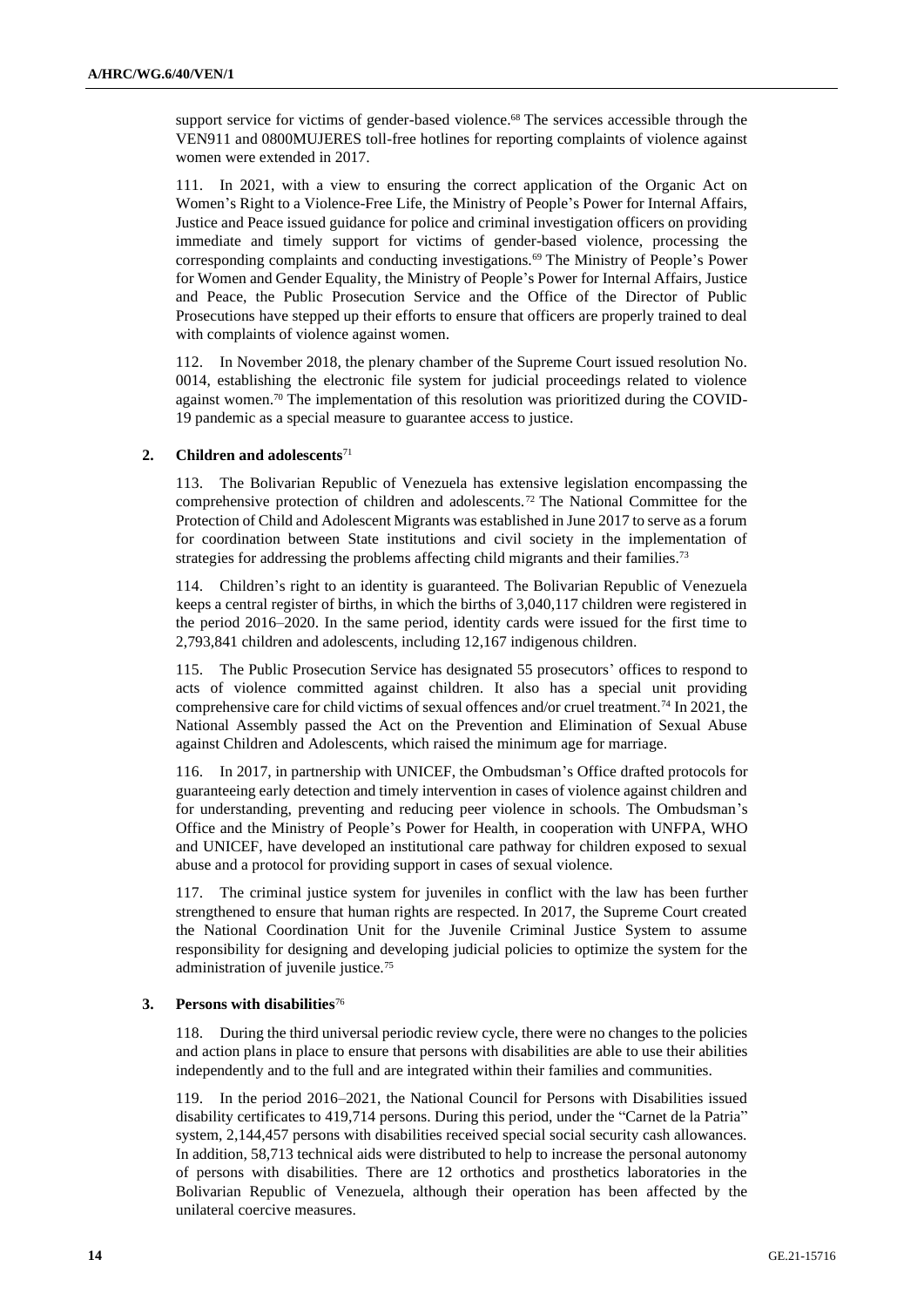120. In the period 2016–2018, the number of children enrolled in all levels and modalities of special and inclusive education combined rose to 171,398. In addition, 5,385 new staff were hired to work either as teachers or as support staff in special education. In 2018, the Advanced Training Programme for Special Education, aimed at teachers specializing in this area, was launched.

121. The Autonomous Institute and National Council for Children's Rights has created specialized comprehensive protection units to provide specialist protection and comprehensive care to children with disabilities.

122. The Simon Bolivar Braille printing press continues to operate, producing accessible materials for persons with disabilities.<sup>77</sup> The Infocentro Foundation has rooms fitted with equipment that digitizes printed texts and transforms them into digital audio formats for the use of people with visual impairments.

123. The Ombudsman's Office continues to develop training programmes that enhance teaching for children with disabilities, including a diploma in Venezuelan Sign Language, a diploma in comprehensive knowledge of the Braille system and a diploma in orientation and mobility techniques.

#### **4. People of African descent**<sup>78</sup>

124. During the period covered by this report, the National Institute against Racial Discrimination became fully operational, and the resources of the National Council of Communities of African Descent were strengthened.

125. In July 2018, the National Institute against Racial Discrimination issued guidance for the design of posters drawing attention to the prohibition of all acts of racial discrimination in the Bolivarian Republic of Venezuela.<sup>79</sup> It also engages in continuous monitoring to verify that the prohibition is respected. In 2019, it approved procedures for the formation of local committees against racial discrimination.

126. In 2016, a chapter of persons of African Descent was established within the National Congress with a view to creating a forum for the elimination of discrimination and promotion of the rights of Afrodescendent communities. In March 2018, Decree No. 3.335, recognizing the National Decade for People of African Descent, was issued.

127. The National Institute against Racial Discrimination designed and implemented educational, training, information and awareness-raising programmes, plans, projects and activities aimed at preventing racial discrimination by increasing knowledge and sensitivity among the population in general.

#### **5. Indigenous peoples**<sup>80</sup>

128. The National Institute of Indigenous Languages, established in application of the Indigenous Languages Act, became fully operational during the period covered by this report. Its remit is to implement policies designed to protect, defend, promote, preserve, develop and raise awareness of indigenous languages and to encourage their study and research.

129. In 2019, 1,426 intercultural schools were registered nationwide, in which 14,381 teachers were providing intercultural bilingual education to more than 240,000 students. In 2019, the Convention on the Rights of the Child was published and distributed in the three main indigenous languages, with support from UNICEF. Under the Great Venezuelan Housing Mission, housing has been built for indigenous persons that is in line with their customs and traditions. Of the total number of homes built by the Housing Mission, 2.3 per cent have been allocated to indigenous persons.

130. The Bolivarian Republic of Venezuela recognizes the customary law of indigenous peoples, which is administered through special indigenous courts. The Supreme Court has issued various rulings that recognize the traditional justice systems of indigenous peoples, in accordance with international standards.

131. Criminal procedural legislation establishes that indigenous persons involved in procedural or administrative processes must be assigned an interpreter, thereby guaranteeing that they can communicate in their first language. The right to the assistance of a translator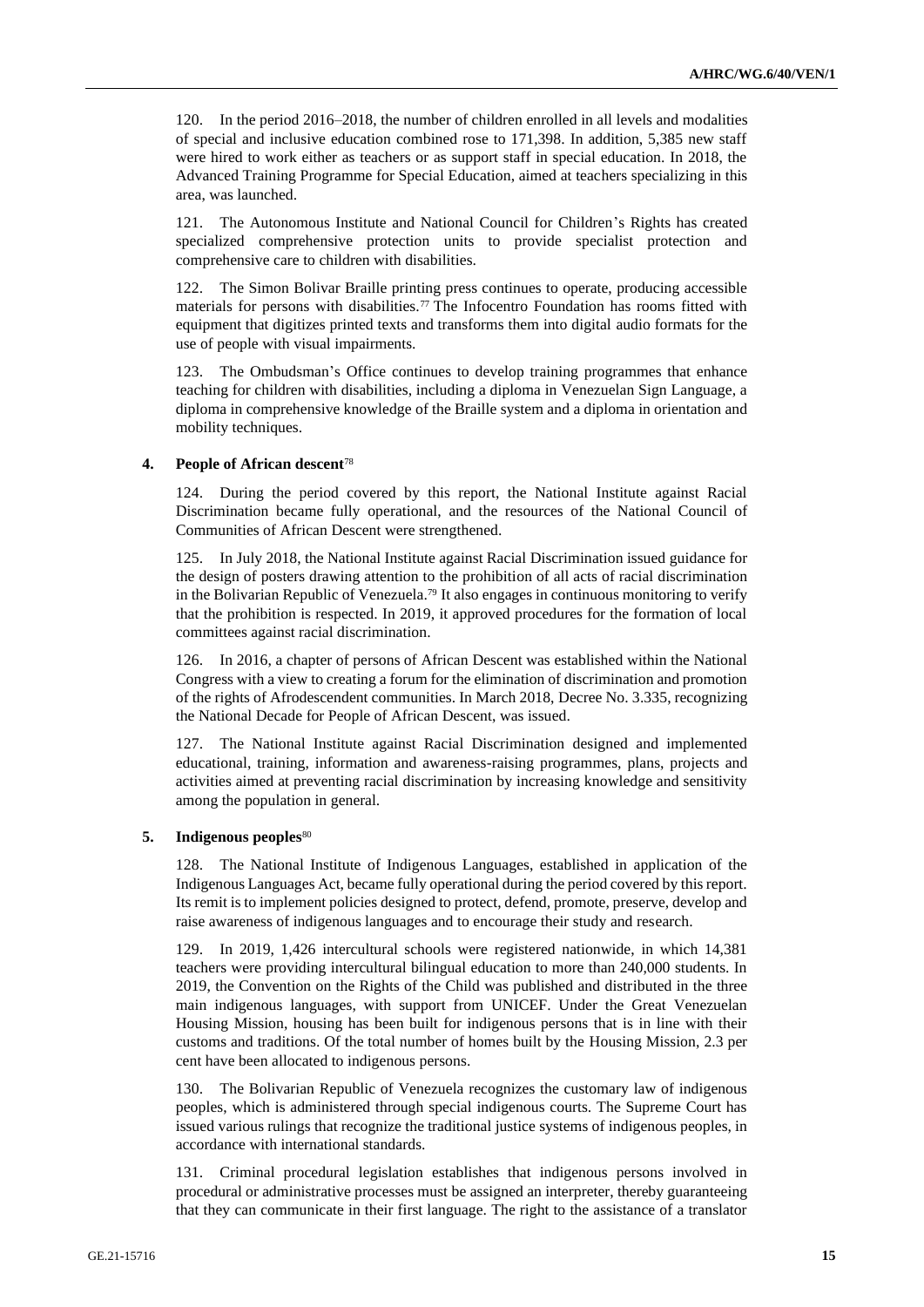or interpreter, when required, is also guaranteed for indigenous persons facing charges before ordinary courts.

132. The Presidential Commission for Eco-Socialist Development and the Protection of the Rights of Indigenous Peoples in Mining Activities was established to advise on decisionmaking in this area, including in connection with the right to prior consultation in mining projects.<sup>81</sup>

## **6. Migrants and refugees**<sup>82</sup>

133. The Bolivarian Republic of Venezuela has taken steps to guarantee the right to return for its nationals, notably through the "Return to the Homeland" Plan, under which the State offers Venezuelan migrants, free of charge, the means to return voluntarily by air or land. As at 5 October 2021, 26,733 Venezuelans had returned under the Plan, with children accounting for 29 per cent of this number, although the Plan's execution has been affected by the unilateral coercive measures imposed against the State-owned airline, Venezuelan Consortium of Aeronautical Companies and Air Services (CONVIASA).<sup>83</sup>

134. In the period 2016–2018, 10,492,265 passports were issued, a number equivalent to 34 per cent of the country's average population over this period.

135. In 2021, 11,417 persons were protected by refugee status. Through the Comprehensive Refugee Management System operated by the National Commission for Refugees, applicants for refugee status are issued with temporary identity cards that meet the standards of international law. The validity of the cards issued to applicants for refugee status was extended during the COVID-19 pandemic. The Ministry of People's Power for Education has issued instructions stating that temporary refugee identity cards are to be accepted for the purposes of issuing educational certificates to refugees.

136. As at June 2019, 438,110 foreign families, 82 per cent of them of Colombian nationality, had been allocated housing. In prison facilities, foreign nationals are guaranteed access to consular visits, as required under the Constitution and international treaties.

## **E. National mechanisms for the promotion and protection of human rights**

#### **1. National human rights institution**<sup>84</sup>

137. The Ombudsman's Office continues to fulfil its mandate to promote, defend and monitor human rights in accordance with the Paris Principles. The Office is independent from the other branches of government and has organizational, functional, financial and administrative autonomy. The Office's input has been crucial in shedding light on situations in which human rights violations are thought to have occurred.

138. The Ombudsman's Office carries out its activities through 24 regional offices across the country. Since the last universal periodic review, it has established 14 municipal ombudsmen's offices to facilitate access to its services. OHCHR provides technical assistance to help the Office to build its capacity to monitor the human rights of persons deprived of their liberty, to update staff on human rights issues and to improve the system for processing complaints, grievances and petitions.

139. The Ombudsman's Office held meetings and maintained dialogue with more than 465 civil society organizations and movements with a view to promoting human rights and strengthening their human rights monitoring capacities.

#### **2. Human rights plans and policies**<sup>85</sup>

140. With the support of United Nations agencies present in the country, the National Human Rights Council, as the body responsible for coordinating and promoting national human rights policies, continued working to ensure that all actions of the State take a human rights approach and that civil society organizations and movements are actively involved.

141. The Bolivarian Republic of Venezuela recognizes and protects the activities of nongovernmental organizations working to promote and protect human rights, as well as the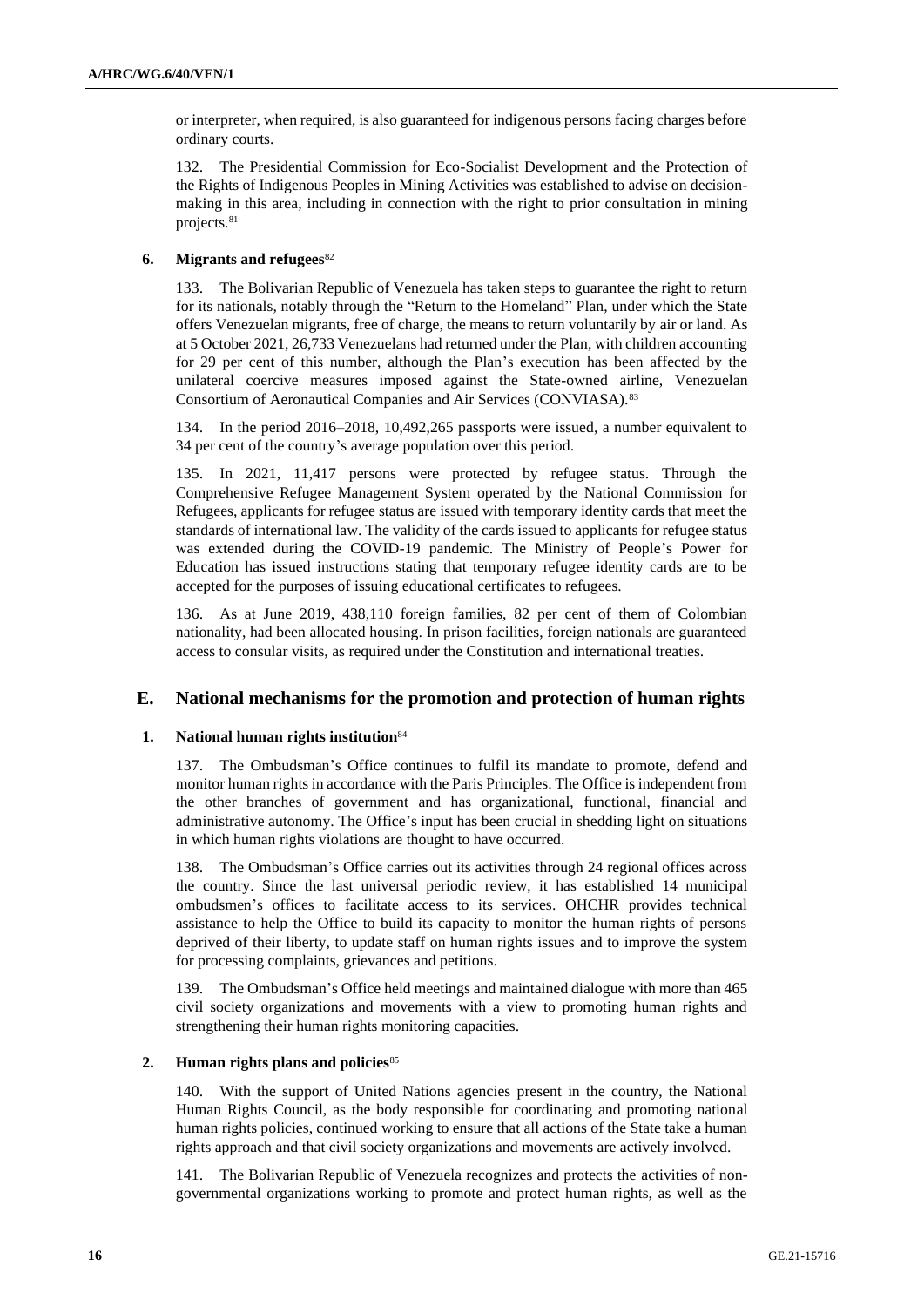work of human rights defenders. The annual human rights congress provides a forum for ongoing exchange and dialogue on human rights with civil society organizations and movements.<sup>86</sup>

142. The National Human Rights Plan 2016–2019 was implemented during the period covered by this report under the leadership of the National Human Rights Council and with the involvement of civil society organizations and movements. In 2016, 545 indicators were formulated to monitor the success of the Plan. The projects, actions and resources necessary for its implementation were incorporated into the respective operating plans of the different State agencies. A comprehensive assessment of compliance with the National Human Rights Plan carried out in 2020 found that 93 per cent of the 213 actions envisaged thereunder had been fully or partially implemented.<sup>87</sup> With support from UNICEF, an adjustment was made to the components of the Plan that involved children and adolescents. Work is currently under way on the design of the consultation process for the second National Human Rights Plan, with technical assistance from OHCHR.

143. Within the framework of the National Human Rights Plan, State institutions organized more than 1,290 training events, forums and workshops for public servants, in which human rights content was shared with more than 82,800 public servants, including public sector employees, justice officials, police officers, military personnel and judges.<sup>88</sup>

144. Human rights training is offered as an in-service, postgraduate option by the Bolivarian Military University of Venezuela, the Experimental University for Security Services, the National Training School of the Public Defence Service, the National Training School for the Judiciary, the National Training School for Prosecutors, the National School for Human Rights Training attached to the Ombudsman's Office, the National Training School for Prison Officers and the Argelia Laya Feminist School of the South. Approximately 168,000 persons, most of them public servants, take part in these human rights education and training activities annually.

145. The national system for following up on the implementation of international human rights instruments was completed and launched in 2019, with the support of the United Nations Development Programme.<sup>89</sup>

146. During the period covered by this report, the Bolivarian Republic of Venezuela began work on the formulation of a national plan on business and human rights. The Public Prosecution Service has submitted a bill on corporate responsibility in the area of human rights for consideration by the National Assembly.

## **F. Enhancement of international cooperation in the field of human rights**

#### **1. Ratification of treaties**<sup>90</sup>

147. The Convention against Torture and Other Cruel, Inhuman or Degrading Treatment or Punishment is in force in the Bolivarian Republic of Venezuela, having been ratified in 1991.

148. On 25 October 2016, the Bolivarian Republic of Venezuela deposited its instrument of ratification of the International Convention on the Protection of the Rights of All Migrant Workers and Members of Their Families. On 26 September 2019, it signed the instrument of accession to the Marrakesh Treaty to Facilitate Access to Published Works for Persons Who Are Blind, Visually Impaired or Otherwise Print Disabled, <sup>91</sup> and deposited the relevant instrument with the World Intellectual Property Organization.<sup>92</sup>

149. With support from OHCHR, a round-table discussion on the International Convention for the Protection of All Persons from Enforced Disappearance was organized as an opportunity to study the possibility of ratifying this human rights treaty.

150. In the period covered by this report, the Bolivarian Republic of Venezuela carried out a review of reservations and interpretative declarations entered to the human rights treaties ratified by the country, including to the International Covenant on Civil and Political Rights.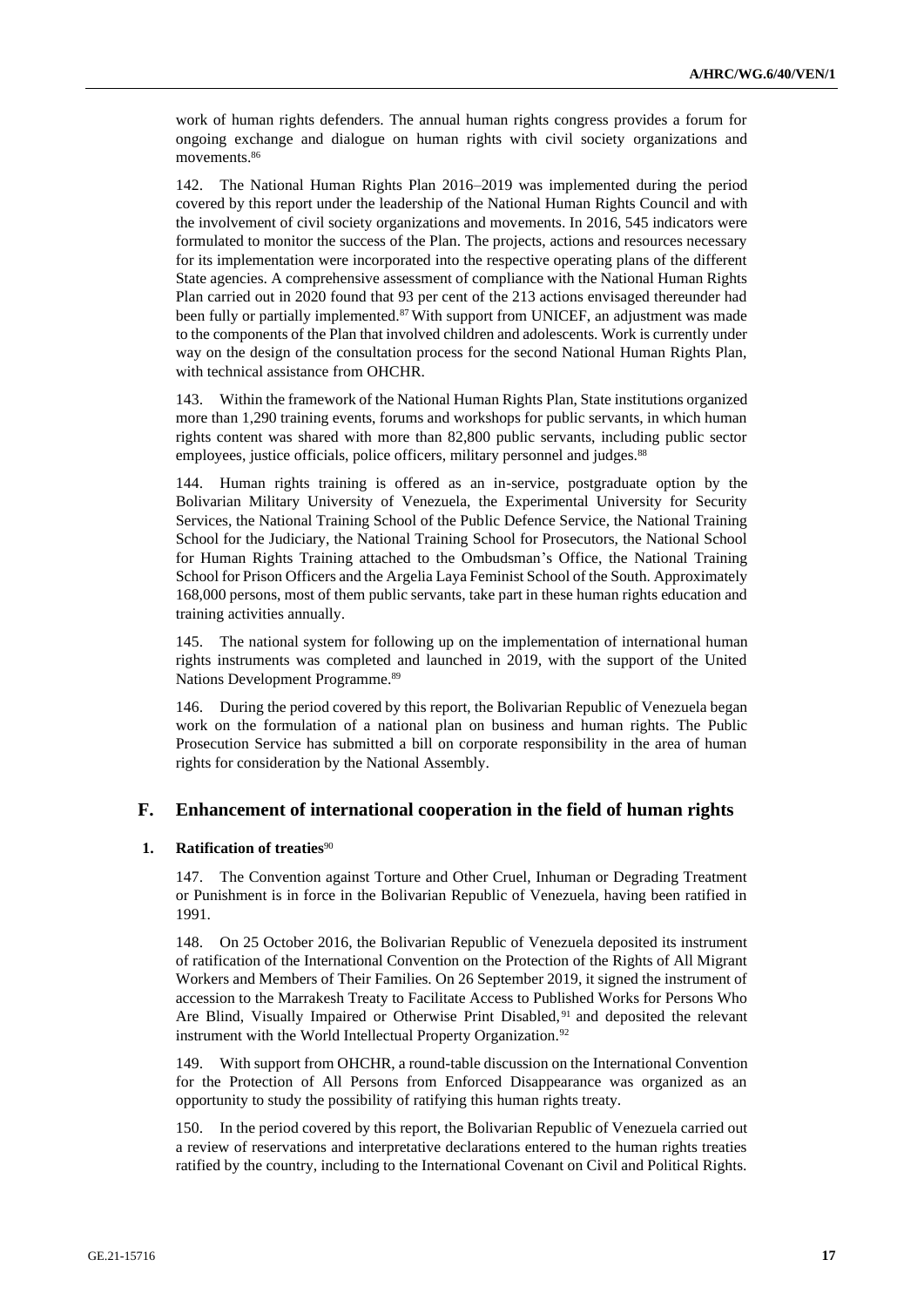#### **2. Cooperation with the Human Rights Council and other United Nations bodies**<sup>93</sup>

151. The Bolivarian Republic of Venezuela has cooperated extensively with the Human Rights Council and other United Nations human rights mechanisms. As a member of the Human Rights Council, it has continued to support initiatives promoting and protecting human rights, adhering strictly to the principles of objectivity, impartiality, non-selectivity, non-politicization, constructive dialogue and cooperation.

152. In the period 2016–2021, the Bolivarian Republic of Venezuela submitted the relevant reports to treaty bodies in compliance with its international obligations.<sup>94</sup> With technical assistance from OHCHR, it moved forward with the development of a permanent mechanism for following up on the implementation of the recommendations made by the Human Rights Council and the United Nations treaty bodies.<sup>95</sup>

153. The Bolivarian Republic of Venezuela has received visits from two of the Human Rights Council's special procedure mandate holders, namely, the Independent Expert on the promotion of a democratic and equitable international order and the Special Rapporteur on the negative impact of unilateral coercive measures on the enjoyment of human rights. It has also extended an invitation to visit the country to the Special Rapporteur on the right to development. In addition, it has responded to urgent appeals and requests for information issued by special procedures.

154. The United Nations High Commissioner for Human Rights made an official visit to the country in 2019, paving the way for increased cooperation with OHCHR. OHCHR staff present in the country have unrestricted access to the entire country, including to detention centres.

#### **3. International cooperation**<sup>96</sup>

155. The State has continued to promote regional integration and cooperation mechanisms including: the Community of Latin American and Caribbean States; the Union of South American Nations; the Bolivarian Alliance for the Peoples of Our America; and the Petrocaribe Energy Cooperation Agreement.

156. The Bolivarian Republic of Venezuela views the promotion and protection of human rights as a cross-cutting element of multilateral and bilateral cooperation and readily shares its successful experiences in fighting poverty, eliminating illiteracy and improving education and housing, among other areas.

# **IV. Challenges**

157. Continuing to protect the human rights of the Venezuelan people despite the devastating impact of the unilateral coercive measures on the national economy is the main domestic challenge. The reduction in foreign currency receipts and the impossibility of accessing goods and services overseas are generating major challenges that call for international cooperation as well as a profound adjustment of the country's economic and productive model.

158. Maintaining and consolidating the peace achieved in 2017 and increasing suffrage as a means to overcome differences and advance dialogue and national reconciliation are essential for the country's continued progress towards the full realization of all human rights for all persons.

159. Strengthening coordination between the institutions responsible for the promotion and protection of human rights while improving channels of communication with civil society is an immediate challenge for overcoming the circumstances that continue to undermine the human rights of the Venezuelan people, especially those of the most vulnerable groups, namely, children, women, indigenous peoples, persons of African descent and persons with disabilities.

160. Continuing to extend the full protection of human rights to historically excluded sectors, with respect for equality and without discrimination, is a challenge for the country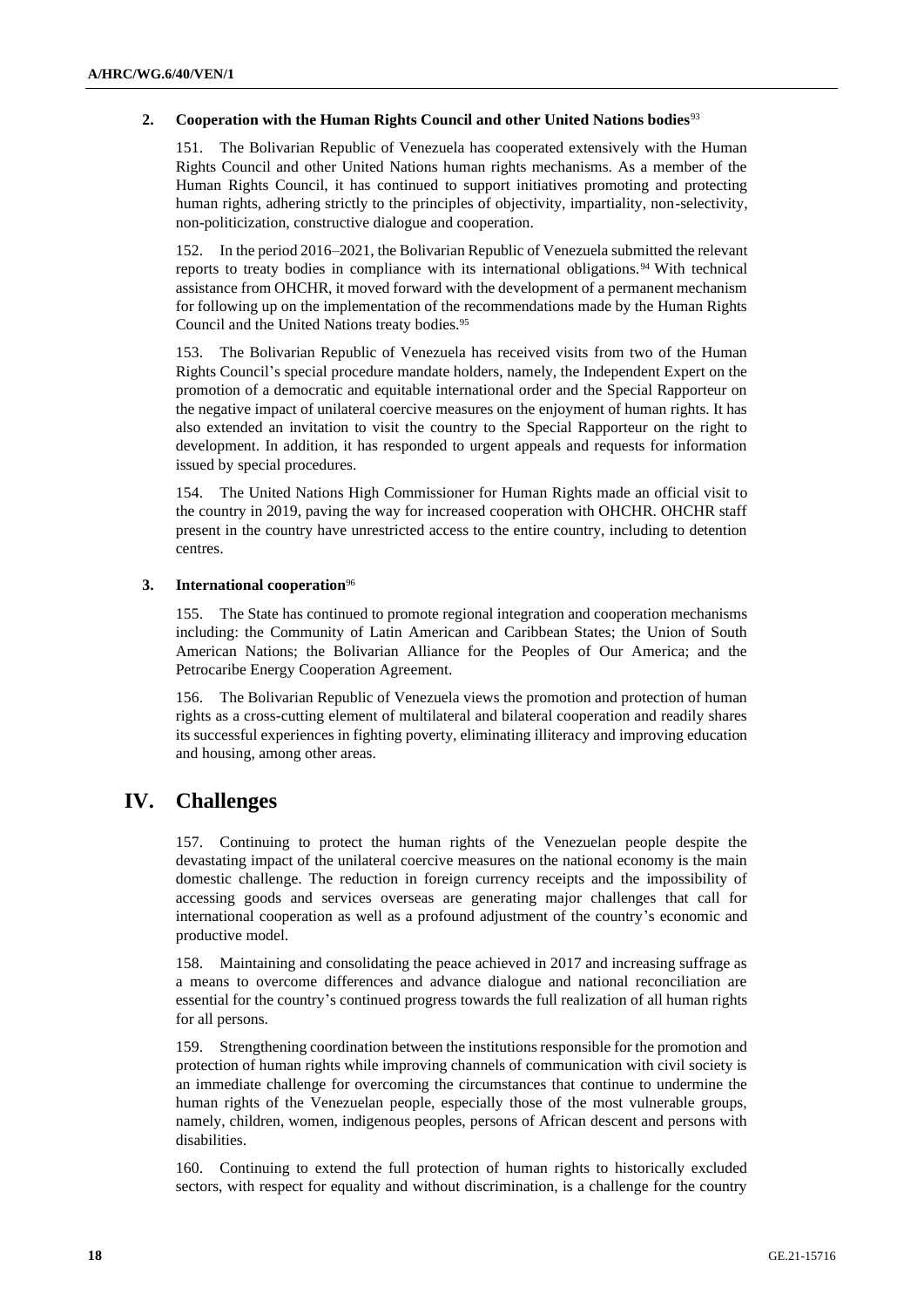that makes deepening cultural change and overcoming social stigmas and stereotypes imperative.

*Notes*

- <sup>1</sup> Recomendación 133.73.
- <sup>2</sup> Resolución A/HRC/RES/42/4, de fecha 3 de octubre de 2019.
- <sup>3</sup> Actualización oral sobre la situación de los derechos humanos en Venezuela por parte de la Alta Comisionada en la 42° sesión del CDH, 9 de septiembre de 2019.
- <sup>4</sup> Conclusiones preliminares de la visita a la República Bolivariana de Venezuela de la Relatora Especial de las Naciones Unidas sobre el impacto negativo de las medidas coercitivas unilaterales en el disfrute de los derechos humanos. 12 de febrero 2021.
- <sup>5</sup> Recomendación 133.19.
- <sup>6</sup> Entre las leyes sancionadas se encuentran: Ley Orgánica de Atención y Desarrollo Integral de las Personas Adultas Mayores; Ley Orgánica de Reforma del Código Orgánico de Justicia Militar; Ley de Reforma a la Ley de Idiomas Indígenas; Ley de Transparencia y Acceso a la Información de Interés Público; Ley Orgánica de Amparo a la Libertad y Seguridad Personal; Ley de Prevención y Erradicación del Abuso Sexual contra Niños, Niñas y Adolescentes; Ley para la Promoción y Uso del Lenguaje con Enfoque de Género; Ley Orgánica de Reforma al Código Orgánico Penitenciario; Ley de Reforma a la Ley de Protección de Víctimas, Testigos y demás Sujetos Procesales; Ley Orgánica de Reforma del Código Orgánico Procesal Penal; Ley de Reforma a la Ley del Estatuto de la Función Policial y Ley de Reforma a la Ley del Estatuto de Policía de Investigación.
- Compromiso voluntario 12 (s) y recomendaciones 133.35, 133.101, 133.102, 133.104, 133.108, 133.109 y 133.263.
- <sup>8</sup> La Ley Orgánica para la Protección de Niños, Niñas y Adolescentes (LOPNNA), la Ley Orgánica sobre el Derecho de las Mujeres a un Vida Libre de Violencia (LOSDMVLV), Ley para las Personas con Discapacidad (LPcD), Ley Orgánica contra la discriminación Racial (LOCDRA), Ley Orgánica de Pueblos y Comunidades Indígenas (LOPCI), Ley para la Promoción y Protección del Derecho a la Igualdad de las Personas con VIH o Sida y sus Familias (LPPDIPVSF), la Ley Constitucional Contra el Odio, por la Convivencia Pacífica y la Tolerancia (LCOCPT), la Ley de Responsabilidad Social en Radio, Televisión y Medios Electrónicos (LRSRTME), entre otras.
- <sup>9</sup> Gaceta Oficial de la RBV N° 41.069 del 6 de enero de 2017.
- <sup>10</sup> Gaceta Oficial de la RBV 41.276 del 10 de noviembre de 2017.
- <sup>11</sup> Sentencia Nº 1.187 de fecha 15 de diciembre de 2016.
- <sup>12</sup> Decreto N°006 del 17 de mayo de 2016.
- <sup>13</sup> Compromiso voluntario 12 (s).
- <sup>14</sup> Gaceta Oficial de la RBV N° 42.007 publicada el 13 de noviembre de 2020.
- <sup>15</sup> Gaceta Oficial de la RBV N° 42.126 del 13 de mayo de 2021.
- <sup>16</sup> Compromiso voluntario 12 (e) y recomendaciones 133.63, 133.133, 133.154, 133.155, 133.156, 133.158, 133.159, 133.164, 133.166, 133.167, 133.168, 133.169, 133.170, 133.171, 133.172, 133.173, 133.174, 133.75, 133.182 y 133.218.
- <sup>17</sup> Gaceta Oficial de la RBV N° 40.972 del 23 de agosto de 2016.
- <sup>18</sup> Compromiso voluntario 12 (e).
- <sup>19</sup> Gaceta Oficial de la RBV N° 6.645 del 17 de septiembre de 2021.
- <sup>20</sup> Gaceta Oficial de la RBV N° 6.646 Extraordinario del 17 de septiembre de 2021.
- <sup>21</sup> Compromiso voluntario 12 (1) y recomendaciones 133.31, 133.32, 133.35, 133.41 y 133.223.
- <sup>22</sup> Gaceta Oficial Extraordinaria de la RBV N° 6.583 del 12 de octubre de 2020.
- <sup>23</sup> Recomendaciones 133.28, 133.29, 133.30, 133.44, 133.45, 133.46, 133.49 y 133.218.
- <sup>24</sup> Gaceta Oficial de la RBV Nº 6.637 del 17 de agosto de 2021.
- <sup>25</sup> Creada por la Asamblea Nacional Constituyente mediante la Ley Constitucional de la Comisión para la Verdad, la Justicia, la Paz y la Tranquilidad Pública. Gaceta Oficial 6.323 Extraordinario del 8 de agosto de 2017.
- <sup>26</sup> Recomendación 133.25.
- <sup>27</sup> Compromisos voluntarios 12 (b) y 12 (c), así como recomendaciones 133.114, 133.116, 133.117, 133.118, 133.119, 133.120, 133.121, 133.124, 133.154 y 133.168.
- <sup>28</sup> "Normas y Principios para el Uso Progresivo y Diferenciado de la Fuerza Policial por parte de los funcionarios y las funcionarias de los Cuerpos de Policía en sus diversos ámbitos político territoriales" (2010); "Manual N° 6 sobre actuación de los cuerpos de policía para garantizar el orden público, la paz social y la convivencia ciudadana en reuniones públicas y manifestaciones" (2012); "Normas relativas a la instalación, supervisión, evaluación y seguimiento de los puntos de control de los órganos de Seguridad Ciudadana y la Fuerza Armada Nacional Bolivariana" (2014); y "Protocolo de Aprehensión, resguardo, custodia preventiva y traslado de personas detenidas" (2018).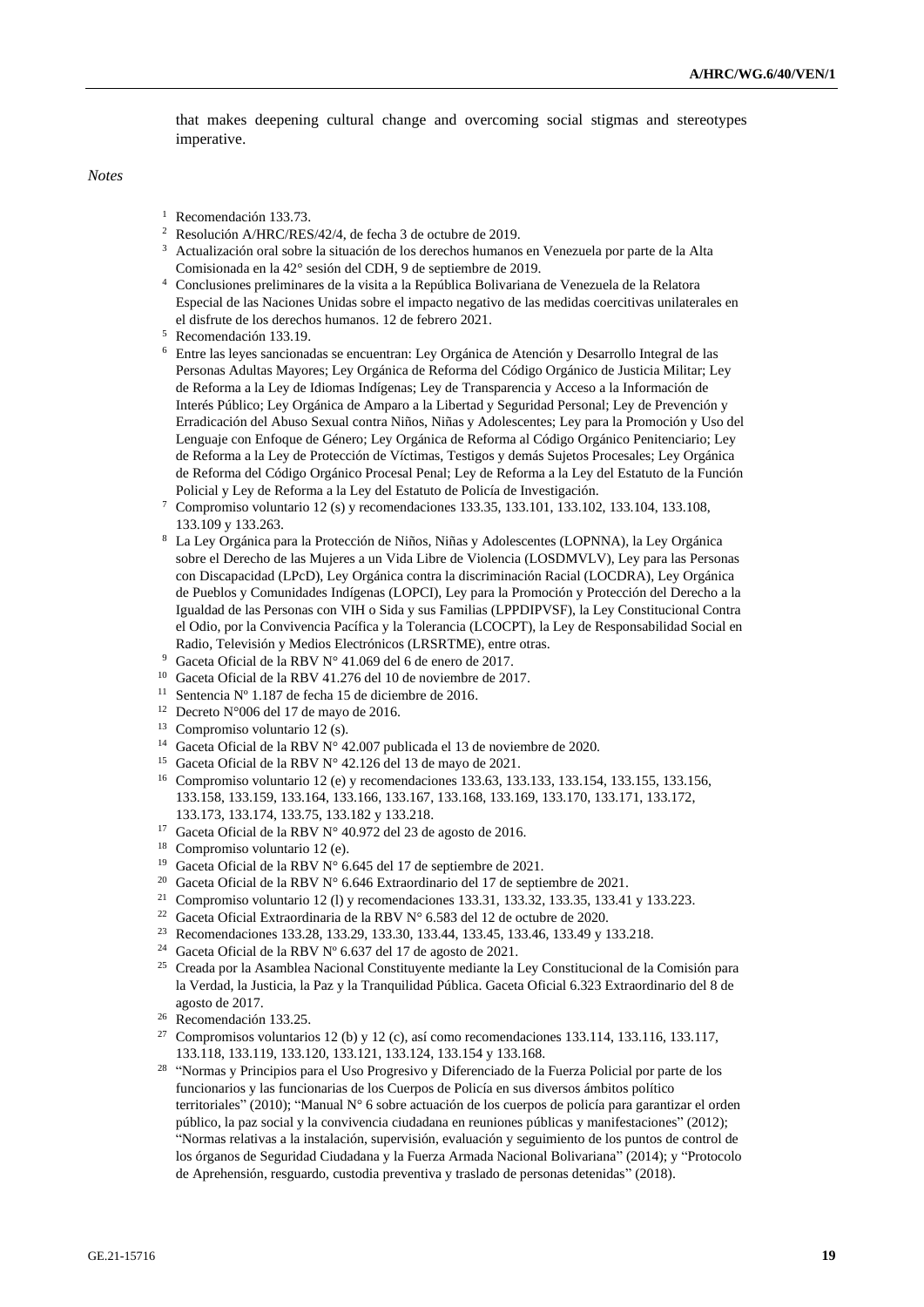- <sup>29</sup> Ley de Reforma a la Ley del Estatuto de la Función Policial y Ley de Reforma a la Ley del Estatuto de Policía de Investigación.
- Compromiso voluntario 12 (c).
- Ley Constitucional de la Comisión para la Verdad, la Justicia, la Paz y la Tranquilidad Pública. Gaceta Oficial 6.323 Extraordinario de 8 de agosto de 2017.
- Gaceta Oficial de la RBV Nº 41.023 del 3 de noviembre de 2016. Compromiso voluntario 12.b.
- Compromiso voluntario 12 (a) y recomendaciones 133.124, 133.126, 133.127, 133.128, 133.129, 133.130, 133.133,133.164 y 133.202.
- Gaceta Oficial de la RBV N° 6.651 Extraordinario del 22 de septiembre de 2021.
- Gaceta Oficial de la RBV N° 6.644 Extraordinario del 17 de septiembre de 2021.
- Compromiso voluntario 12 (a).
- Gaceta Oficial de la RBV N° 6.647 del 17 de septiembre de 2021.
- Gaceta Oficial de la RBV N° 42.125 del 12 de mayo de 2021.
- Compromiso voluntario 12 (v) y recomendaciones 133.121, 133.123, 133.151, 133.152 y 133.153.
- Gaceta Oficial de la RBV N° 42.173 del 21 de julio de 2021.
- Compromiso voluntario 12 (v).
- Gaceta Oficial de la RBV Nº 42.007 del 13 de noviembre de 2020.
- Recomendaciones 133.181, 133.182, 133.185, 133.186, 133.187, 133.189, 133.190, 133.193, 133.194, 133.195, 133.197, 133.199, 133.201, 133.202, 133.207, 133.208, 133.209, 133.210, 133.211 y 133.212.
- Gaceta Oficial de la RBV N° 6.649 Extraordinario del 20 de septiembre de 2021.
- Compromiso voluntario 12 (o) y recomendaciones 133.202 y 133.220.
- Resolución N° 200630-0024 del 30 de junio de 2020 emanada del Consejo Nacional Electoral.
- Recomendaciones 133.38, 133.224, 133.225, 133.226, 133.227, 133.228 y 133.254.
- Recomendaciones 133.227, 133.231, 133.233, 133.234, 133.236, 133.237, 133.239, 133.240, 133.241, 133.242, 133.248 y 133.260.
- Compromiso voluntario 12 (m) y recomendaciones 133.10, 133.244, 133.245, 133.246, 133.247 y 133.262.
- Compromiso voluntario 12 (m).
- Compromiso voluntario 12 (n) y recomendación 133.244.
- Gaceta Oficial de la RBV N° 41.376 del 12 de abril de 2018.
- Recomendaciones 133.248 y 133.249.
- Compromisos voluntarios 12 (q) y 12 (r), así como recomendaciones 133.219, 133.227, 133.234, 133.250, 133.251, 133.252, 133.253, 133.255, 133.256, 133.257, 133.259, 133.260 y 133.261.
- Compromiso voluntario 12 (q).
- Compromiso voluntario 12 (r).
- Compromiso voluntario 12 (p) y recomendaciones 133.225, 133.227, 133.228, 133.229, 133.230 y 133.231.
- Recomendaciones 133.64, 133.66, 133.271 y 133.222.
- Gaceta Oficial de la RBV N° 40.855 del 24 de febrero de 2016.
- Compromiso voluntario 12 (u) y recomendaciones 133.102, 133.103, 133.105, 133.107, 133.143, 133.171 y 133.214.
- $^{61}$  Resolución N° 023383 del 12 de marzo de 2018.
- Ejército Bolivariano, Armada Bolivariana, Aviación Militar Bolivariana, Guardia Nacional Bolivariana y Milicia Bolivariana.
- 63 Sentencia Nº 738, de fecha 11 de agosto de 2016.
- Recomendación 133.106.
- <sup>65</sup> Resolución N° 2017-0014. Gaceta Oficial de la RBV N° 41.421 del 18 de junio de 2018.
- Resolución N°029635 de fecha 08 de abril de 2019.
- Compromiso voluntario 12 (t) y recomendaciones 133.21, 133.22, 133.23, 133.52, 133.67, 133.139, 133.140, 133.141. 133.142, 133.143, 133.144, 133.145, 133.146, 133.171 y 133.172.
- Gaceta Oficial de la RBV N° 40.906 del 18 de mayo de 2016.
- Resolución Nº 0026. Gaceta Oficial de la RBV Nº 42.076 del 26 de febrero de 2021.
- Gaceta Oficial de la RBV Nº 41.620 del 25 de abril de 2019.
- Recomendaciones 133.55, 133.60, 133.61, 133.146, 133.147, 133.148, 133.177 y 133.178.
- Ley Orgánica de Identificación; Ley de Protección de Niños, Niñas y Adolescentes en salas de uso de Internet, videojuegos y otros multimedia; Ley de Protección de Víctimas, Testigos y demás Sujetos Procesales; Ley Orgánica sobre el Derecho de las Mujeres a una Vida libre de Violencia; Ley de Promoción y Protección de la Lactancia Materna; la Ley de Protección a la Familia, Maternidad y Paternidad; Ley para la Prohibición de Videojuegos Bélicos y Juguetes Bélicos; Ley Orgánica de Educación; Ley Orgánica de Registro Civil; Ley para el Poder Popular de la Juventud; Ley Orgánica de Deporte, Actividad Física y Educación física y Ley Orgánica del Trabajo, los Trabajadores y las Trabajadoras. Ley Orgánica de Identificación; Ley de Protección de Niños, Niñas y Adolescentes en